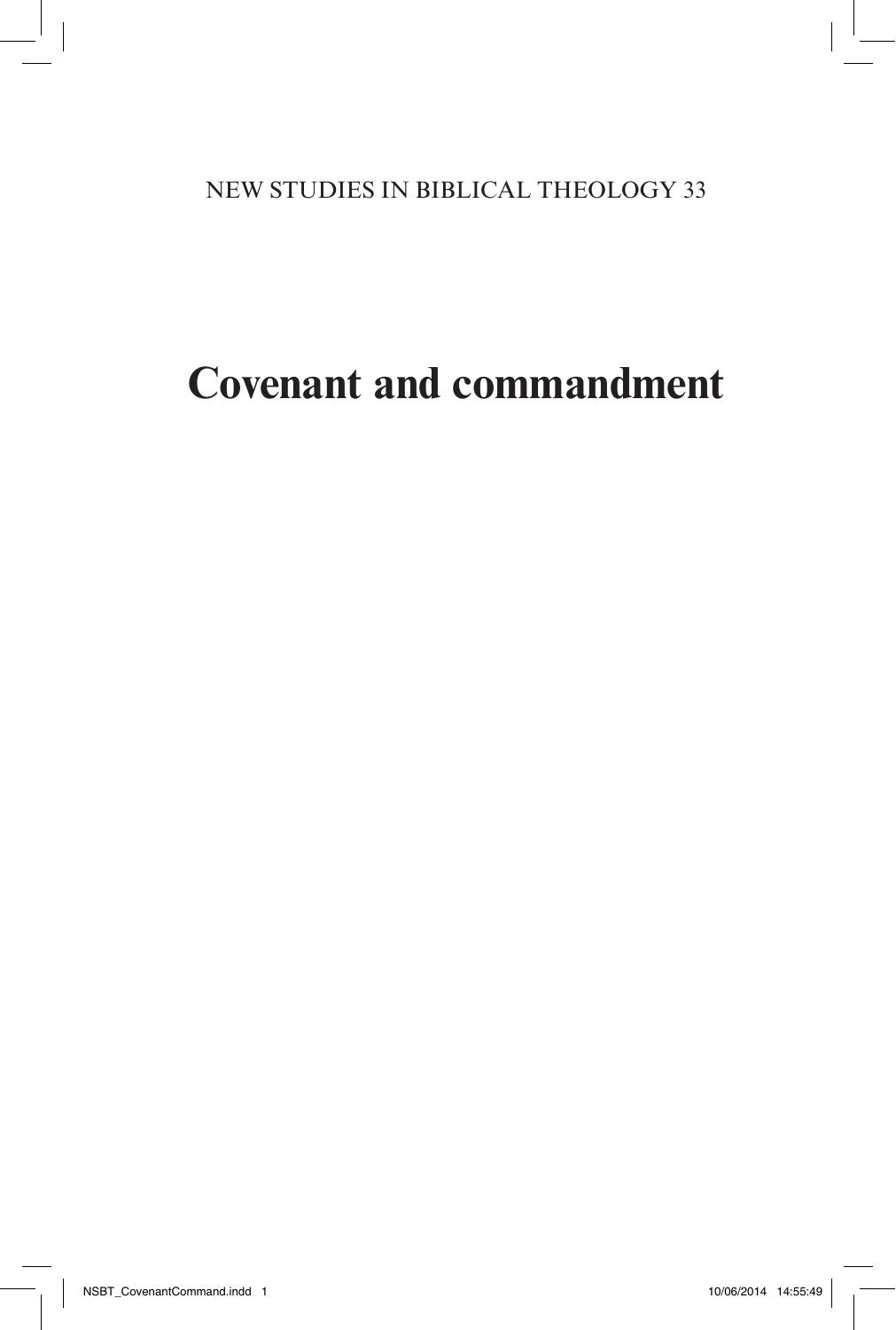Titles in this series:

- *Possessed by God*, David Peterson
- *God's Unfaithful Wife*, Raymond C. Ortlund Jr.
- *Jesus and the Logic of History*, Paul W. Barnett
- *Hear, My Son*, Daniel J. Estes
- *Original Sin*, Henri Blocher
- *Now Choose Life*, J. Gary Millar
- *Neither Poverty Nor Riches*, Craig L. Blomberg
- *Slave of Christ*, Murray J. Harris
- *Christ, our Righteousness*, Mark A. Seifrid
- *Five Festal Garments*, Barry G. Webb
- *Salvation to the Ends of the Earth*, Andreas J. Köstenberger and Peter T. O'Brien
- *Now My Eyes Have Seen You*, Robert S. Fyall
- *Thanksgiving*, David W. Pao
- *From Every People and Nation*, J. Daniel Hays
- *Dominion and Dynasty*, Stephen G. Dempster
- *Hearing God's Words*, Peter Adam
- *The Temple and the Church's Mission*, G. K. Beale
- *The Cross from a Distance*, Peter G. Bolt
- *Contagious Holiness*, Craig L. Blomberg
- *Shepherds After My Own Heart*, Timothy S. Laniak
- *A Clear and Present Word*, Mark D. Thompson
- *Adopted into God's Family*, Trevor J. Burke
- *Sealed With an Oath*, Paul R. Williamson
- *Father, Son and Spirit*, Andreas J. Köstenberger and Scott R. Swain
- *God the Peacemaker*, Graham A. Cole
- *A Gracious and Compassionate God*, Daniel C. Timmer
- *The Acts of the Risen Lord Jesus*, Alan J. Thompson
- *The God Who Makes Himself Known*, W. Ross Blackburn
- *A Mouth Full of Fire*, Andrew G. Shead
- *The God Who Became Human*, Graham A. Cole
- *Paul and the Law*, Brian S. Rosner
- *With the Clouds of Heaven*, James M. Hamilton Jr.
- *Covenant and Commandment*, Bradley G. Green

An index of Scripture references for all the volumes may be found at http://www.thegospelcoalition.org/resources/nsbt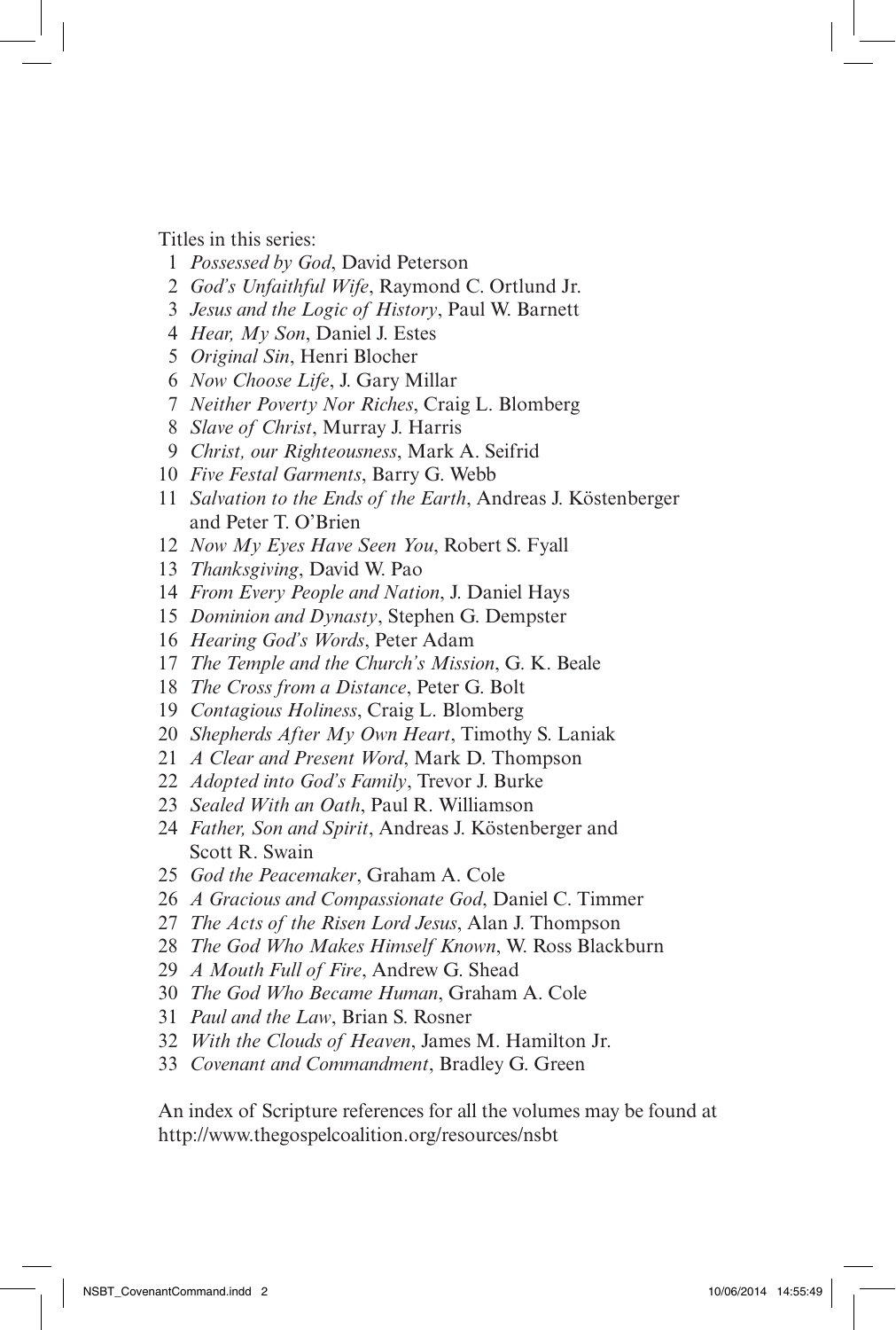NEW STUDIES IN BIBLICAL THEOLOGY 33

*Series editor: D. A. Carson*

# **Covenant and commandment**

WORKS, OBEDIENCE AND FAITHFULNESS IN THE CHRISTIAN LIFE

*Bradley G. Green*



Apollos

## InterVarsity Press

DOWNERS GROVE, ILLINOIS 60515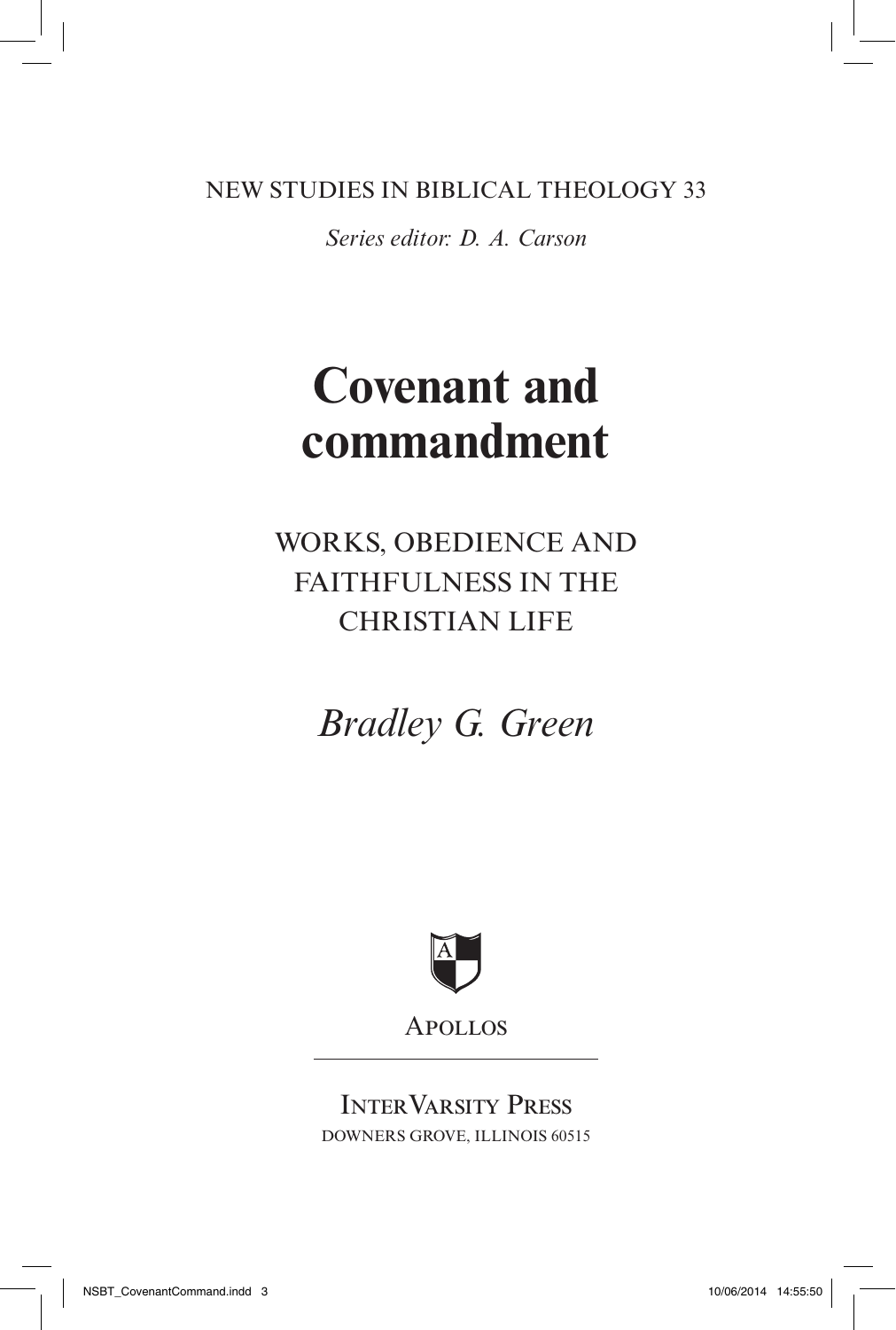*APOLLOS InterVarsity Press, USA An imprint of Inter-Varsity Press, England Norton Street Downers Grove, IL 60515-1426, USA Nottingham NG7 3HR, England Website: www.ivpress.com Website: www.ivpbooks.com Email: email@ivpress.com Email: ivp@ivpbooks.com*

© *Bradley G. Green 2014*

*Bradley G. Green has asserted his right under the Copyright, Designs and Patents Act, 1988, to be identified as Author of this work.*

*All rights reserved. No part of this publication may be reproduced, stored in a retrieval system, or transmitted, in any form or by any means, electronic, mechanical, photocopying, recording or otherwise, without the prior permission of the publisher or the Copyright Licensing Agency.*

*InterVarsity Press®, USA, is the book-publishing division of InterVarsity Christian Fellowship/ USA® <www.intervarsity.org> and a member movement of the International Fellowship of Evangelical Students.*

*Inter-Varsity Press, England, is closely linked with the Universities and Colleges Christian Fellowship, a student movement connecting Christian Unions throughout Great Britain, and a member movement of the International Fellowship of Evangelical Students. Website: www.uccf .org.uk*

*Unless stated otherwise, all Scripture quotations are from* The Holy Bible, English Standard Version, *published by HarperCollins Publishers © 2001 by Crossway Bibles, a division of Good News Publishers. Used by permission. All rights reserved.*

*Scripture quotations marked NASB are from the New American Standard Bible. Copyright © 1960, 1962, 1963, 1968, 1971, 1972, 1973, 1975, 1977, 1995 by the Lockman Foundation.*

*First published 2014*

*Set in Monotype Times New Roman*

*Typeset in Great Britain by CRB Associates, Potterhanworth, Lincolnshire*

*Printed and bound in Great Britain by the MPG Books Group*

*USA ISBN 978-0-8308-2634-6 (print) USA ISBN 978-0-8308-9777-3 (digital) UK ISBN 978-1-78359-166-4*

*As a member of Green Press Initiative, InterVarsity Press is committed to protecting*  **press** *the environment and to the responsible use of natural resources. To learn more, visit <www.greenpressinitiative.org>.*

#### **British Library Cataloguing in Publication Data**

*A catalogue record for this book is available from the British Library.*

| Library of Congress Cataloging-in-Publication Data<br>A catalogue record for this book is available from the Library of Congress. |  |  |  |  |  |  |  |  |  |  |                                                                |  |  |  |  |  |
|-----------------------------------------------------------------------------------------------------------------------------------|--|--|--|--|--|--|--|--|--|--|----------------------------------------------------------------|--|--|--|--|--|
|                                                                                                                                   |  |  |  |  |  |  |  |  |  |  | <b>P</b> 21 20 19 18 17 16 15 14 13 12 11 10 9 8 7 6 5 4 3 2 1 |  |  |  |  |  |
|                                                                                                                                   |  |  |  |  |  |  |  |  |  |  | Y 31 30 29 28 27 26 25 24 23 22 21 20 19 18 17 16 15 14        |  |  |  |  |  |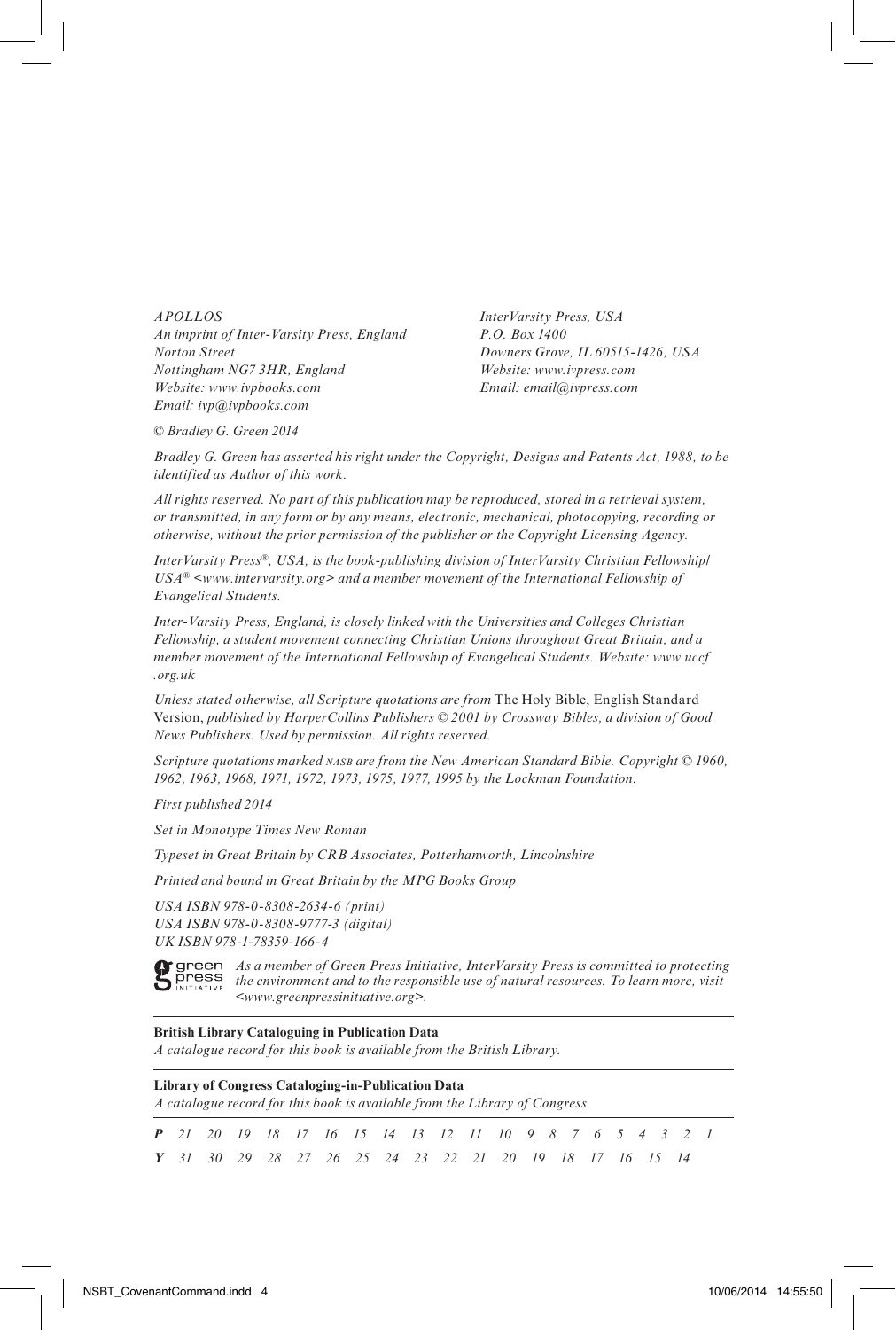*For my students at Union University*

 $\overline{\phantom{a}}$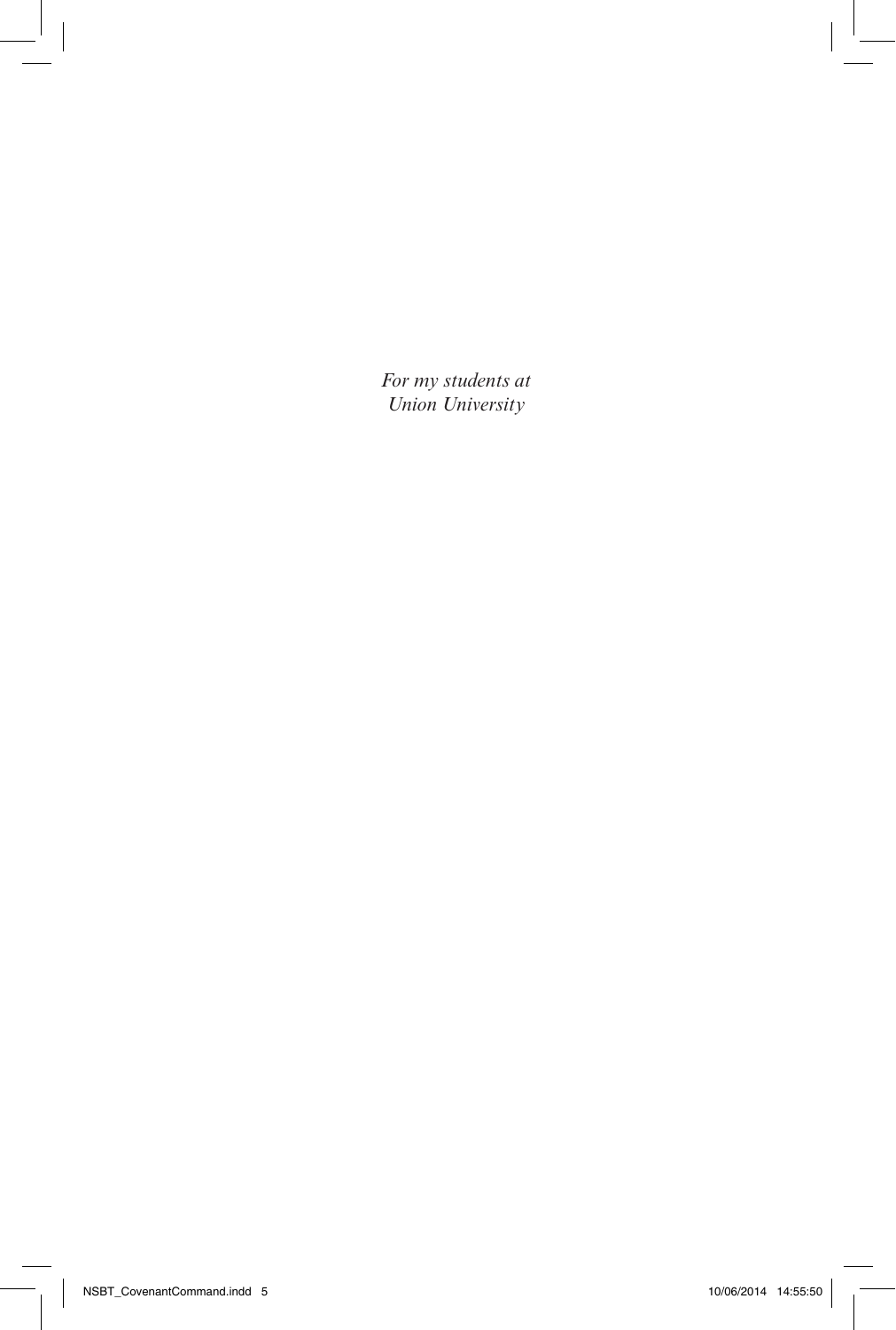$\overline{\phantom{0}}$ 

 $\overline{\phantom{a}}$ 

 $\mathbb{L}$  $\begin{array}{c} \hline \end{array}$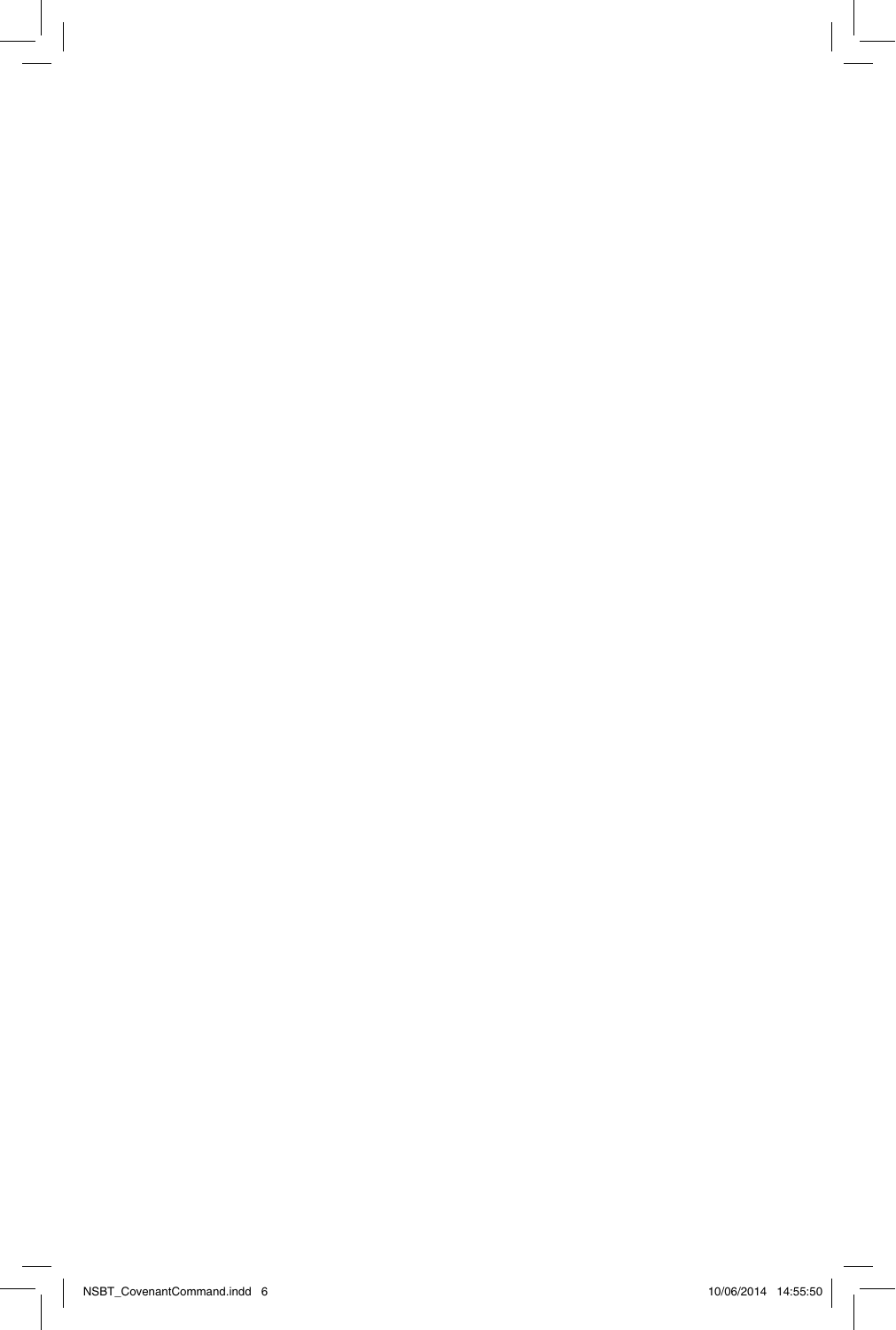# **Contents**

|              | Series preface                                             | 11       |  |  |  |  |
|--------------|------------------------------------------------------------|----------|--|--|--|--|
|              | Author's preface                                           | 13       |  |  |  |  |
|              | Abbreviations                                              | 15       |  |  |  |  |
|              | Introduction                                               | 17       |  |  |  |  |
| 1            | The New Testament and the reality and necessity of works,  |          |  |  |  |  |
|              | obedience and faithfulness                                 | 23       |  |  |  |  |
|              | Loving or knowing God is linked with obedience             | 24       |  |  |  |  |
|              | The 'conditional' nature of our future salvation           | 25       |  |  |  |  |
|              | Christians must 'overcome' if they are ultimately          |          |  |  |  |  |
|              | to be saved                                                | 27       |  |  |  |  |
|              | The necessity of a great righteousness                     | 29       |  |  |  |  |
|              | The requirement of the law being met 'in us'               | 30       |  |  |  |  |
|              | God will efficaciously work 'in' us, moving us to obey him | 31       |  |  |  |  |
|              | The necessity of putting to death the old man, by the      |          |  |  |  |  |
|              | power of the Spirit                                        | 32       |  |  |  |  |
|              | 'Faith' and 'obedience/works' used as virtual synonyms     |          |  |  |  |  |
|              | We are truly judged, or justified, by our works            | 33       |  |  |  |  |
|              | The 'obedience of faith'                                   | 34       |  |  |  |  |
|              | We were created and redeemed for good works                | 34<br>35 |  |  |  |  |
|              | Faith working through love                                 |          |  |  |  |  |
|              | The law affirmed; the law of Christ                        | 35       |  |  |  |  |
|              | Persons do the works of their Father                       | 37       |  |  |  |  |
|              | Excursus: works of the law                                 | 37       |  |  |  |  |
|              | Conclusion                                                 | 39       |  |  |  |  |
| $\mathbf{2}$ | Obedience, works and faithfulness: moving from Old         |          |  |  |  |  |
|              | <b>Testament to New Testament</b>                          | 41       |  |  |  |  |
|              | Key Old Testament texts: Ezekiel                           | 41       |  |  |  |  |
|              | Key Old Testament texts: Jeremiah and ancillary passages   | 43       |  |  |  |  |
|              | The New Testament and new covenant themes from the         |          |  |  |  |  |
|              | Old Testament                                              | 49       |  |  |  |  |
|              | Conclusion                                                 | 54       |  |  |  |  |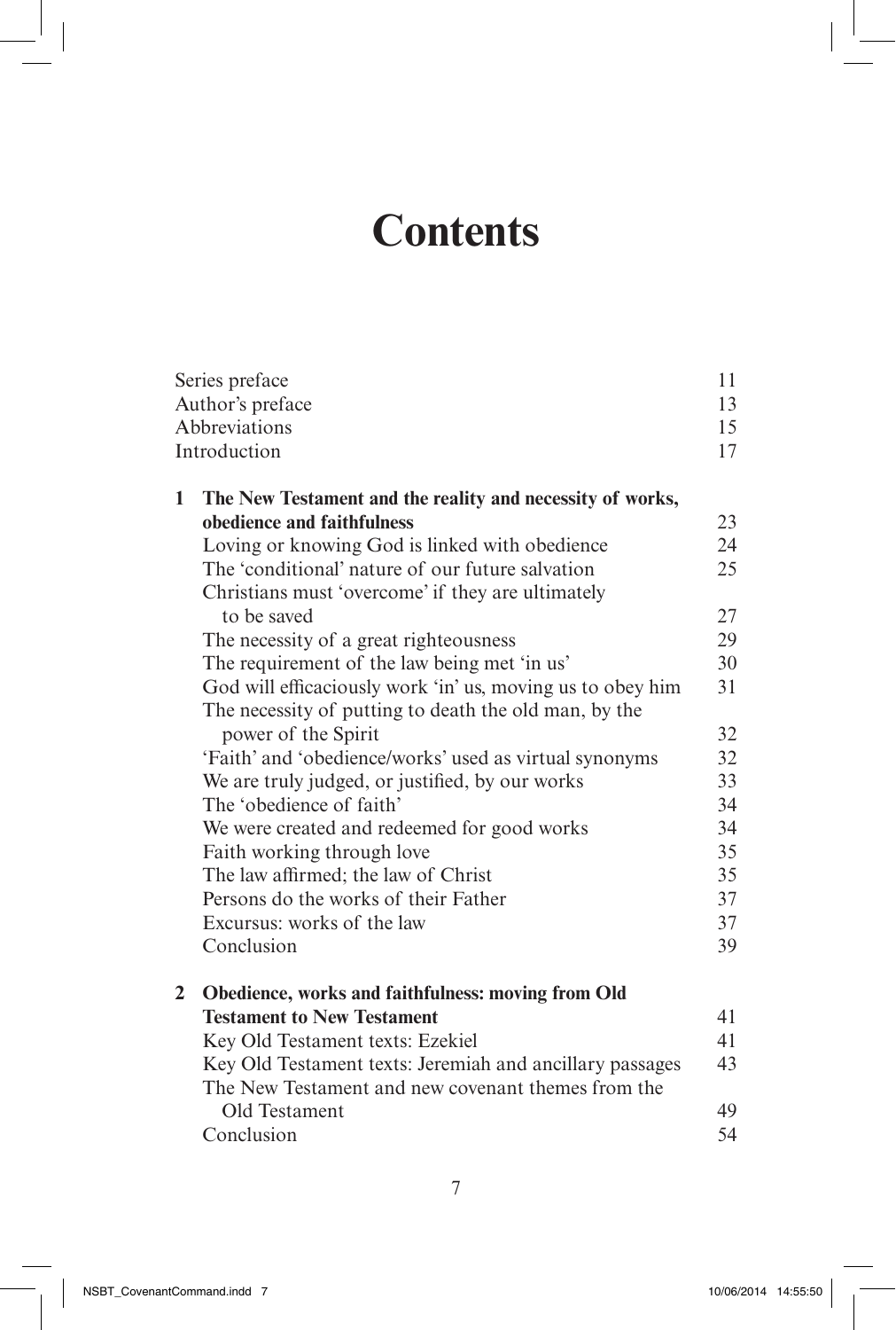| 3              | Old covenant, new covenant and the history of redemption       | 55  |
|----------------|----------------------------------------------------------------|-----|
|                | Continuity and discontinuity: getting the question right       | 55  |
|                | Henri Blocher on old and new covenant                          | 57  |
|                | Law and gospel, gospel and law: the nature of the              |     |
|                | new covenant and the question of salvation of Old              |     |
|                | Testament saints                                               | 60  |
|                | Law and gospel: friend or foe?                                 | 61  |
|                | Insights from Richard Gaffin                                   | 65  |
|                | Geerhardus Vos on law and grace                                | 66  |
|                | The law is not of faith $-$ but is there grace within the law? | 68  |
|                | Excursus: John Owen on the covenant                            | 72  |
|                | Conclusion                                                     | 76  |
| 4              | The cross and the reality of works, obedience and faithfulness | 77  |
|                | Key biblical texts                                             | 77  |
|                | Christ's righteousness and our righteousness                   | 86  |
|                | Imputation of Christ's righteousness                           | 88  |
|                | Conclusion                                                     | 91  |
| 5              | Union with Christ and its relationship to works, obedience     |     |
|                | and faithfulness                                               | 93  |
|                | Key biblical texts                                             | 94  |
|                | Richard Gaffin                                                 | 100 |
|                | Greg Beale and the importance of the resurrection              | 102 |
|                | Conclusion                                                     | 102 |
| 6              | Justification, judgment and the future                         | 105 |
|                | Key biblical texts                                             | 106 |
|                | Key historical figures                                         | 114 |
|                | Key contemporary figures                                       | 128 |
|                | Excursus: N. T. Wright, judgment and justification             | 134 |
|                | Conclusion                                                     | 142 |
| $\overline{7}$ | The reality and necessity of works, obedience and              |     |
|                | faithfulness                                                   | 147 |
|                | The headship of Adam                                           | 147 |
|                | Adam, obedience and the centrality of advance in               |     |
|                | the history of redemption                                      | 147 |
|                | Henri Blocher and the creation covenant                        | 149 |
|                | A. T. B. McGowan and headship theology                         | 152 |
|                | Headship and human transformation                              | 153 |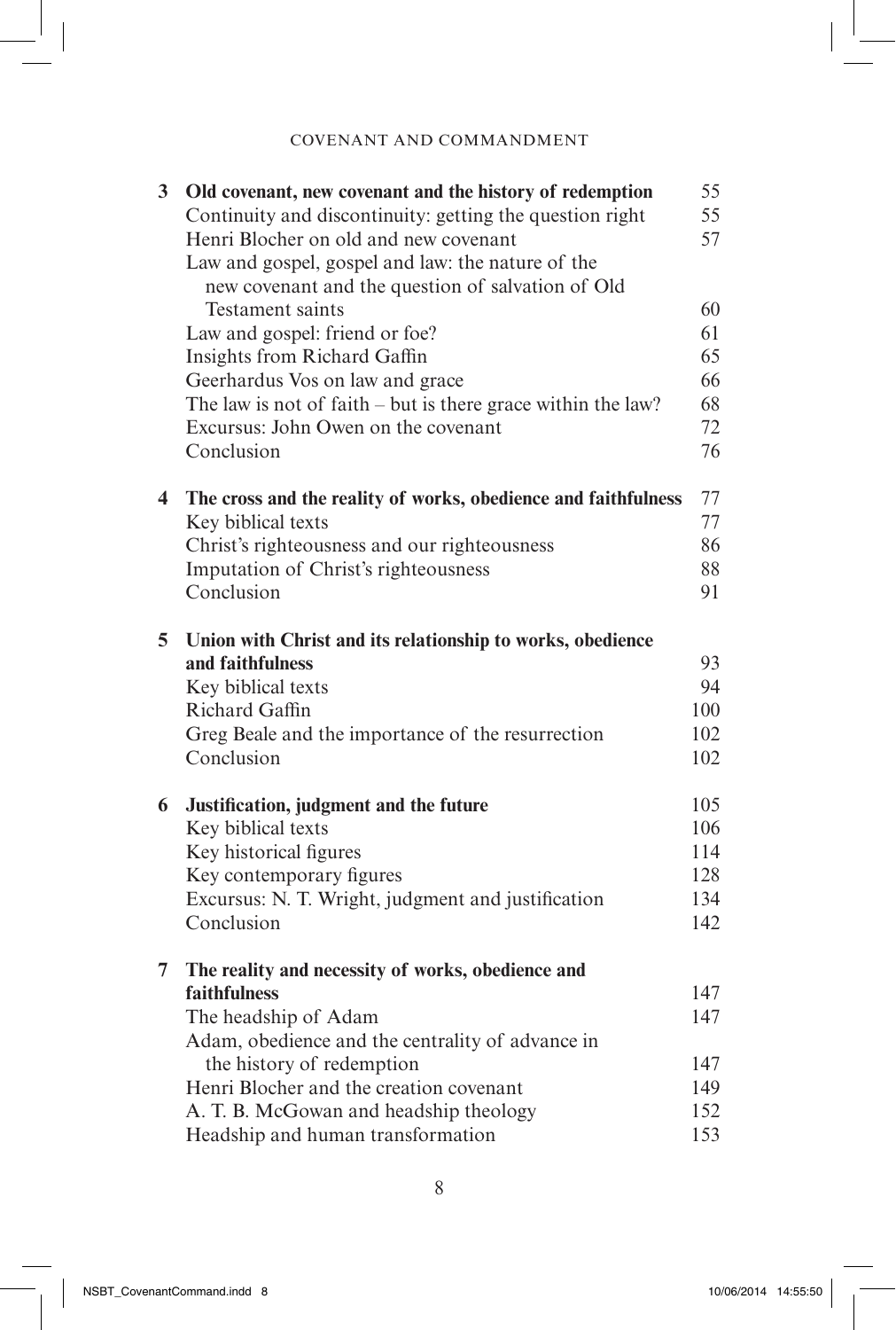#### **CONTENTS**

| Already–not yet: the reality of inaugurated eschatology | 158 |
|---------------------------------------------------------|-----|
| Insight from Jonathan Edwards: the all-encompassing     |     |
| nature of the work of redemption                        | 163 |
| Conclusion                                              | 165 |
|                                                         |     |
| Epilogue                                                | 167 |
| Bibliography                                            | 171 |
| Index of authors                                        | 179 |
| Index of Scripture references                           | 181 |
|                                                         |     |

 $\overline{\phantom{a}}$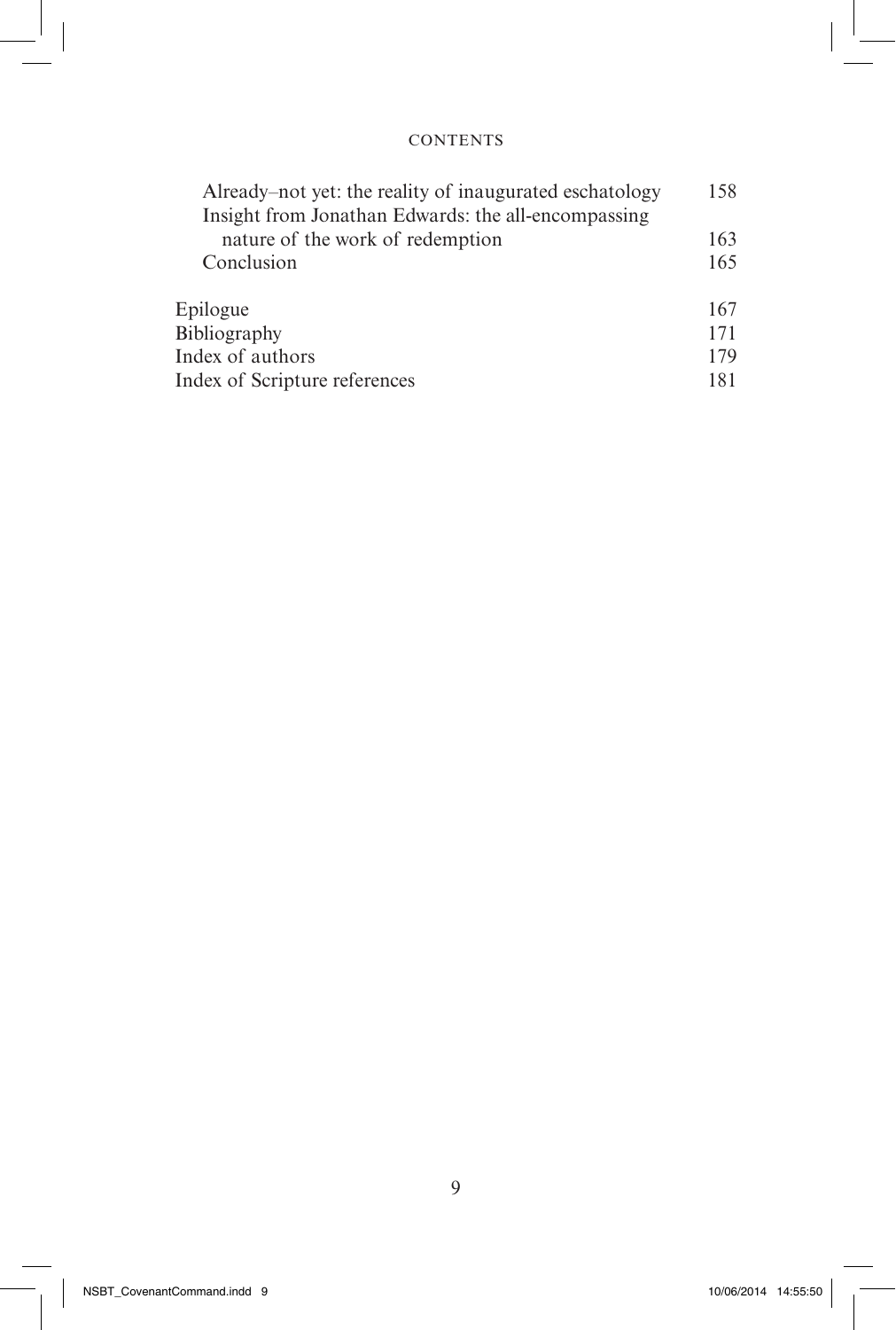Ξ

 $\overline{\phantom{a}}$ 

 $\begin{array}{c} \hline \end{array}$ 

 $\sqrt{2}$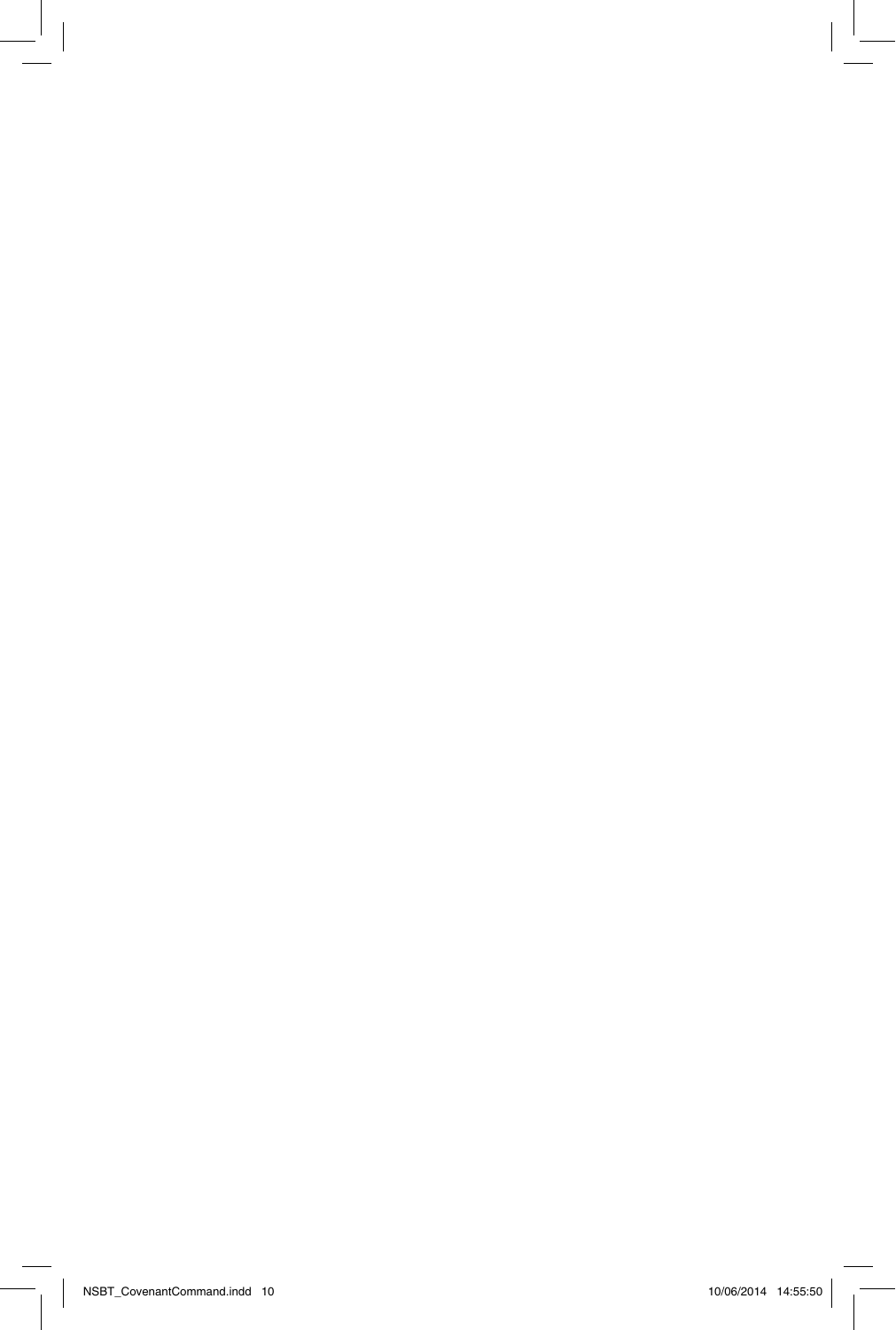## **Series preface**

*New Studies in Biblical Theology* is a series of monographs that address key issues in the discipline of biblical theology. Contributions to the series focus on one or more of three areas: (1) the nature and status of biblical theology, including its relations with other disciplines (e.g. historical theology, exegesis, systematic theology, historical criticism, narrative theology); (2) the articulation and exposition of the structure of thought of a particular biblical writer or corpus; and (3) the delineation of a biblical theme across all or part of the biblical corpora.

Above all, these monographs are creative attempts to help thinking Christians understand their Bibles better. The series aims simultaneously to instruct and to edify, to interact with the current literature, and to point the way ahead. In God's universe, mind and heart should not be divorced: in this series we will try not to separate what God has joined together. While the notes interact with the best of scholarly literature, the text is uncluttered with untransliterated Greek and Hebrew, and tries to avoid too much technical jargon. The volumes are written within the framework of confessional evangelicalism, but there is always an attempt at thoughtful engagement with the sweep of the relevant literature.

This volume is a slightly unusual contribution to NSBT. It neither works out the particular theology of a biblical book or corpus, nor traces a narrow theme right through the Bible. Instead, it tracks through the Bible from Adam and Eve to the new heaven and new earth – a rather large and multilayered theme – the place of good works, obedience and faithfulness in the believer's life. For the Christian, to know Jesus, to confess him as Lord, entails obeying him. But how does this reality relate to a plethora of complementary themes? Dr Green addresses this question by soundings in an impressive diversity of topics: for example, the promises of a new covenant in Jeremiah and Ezekiel that anticipate a Spirit-empowered obedience, various relationships between the old and new covenants, and above all the centrality of union with Christ in addressing the relationship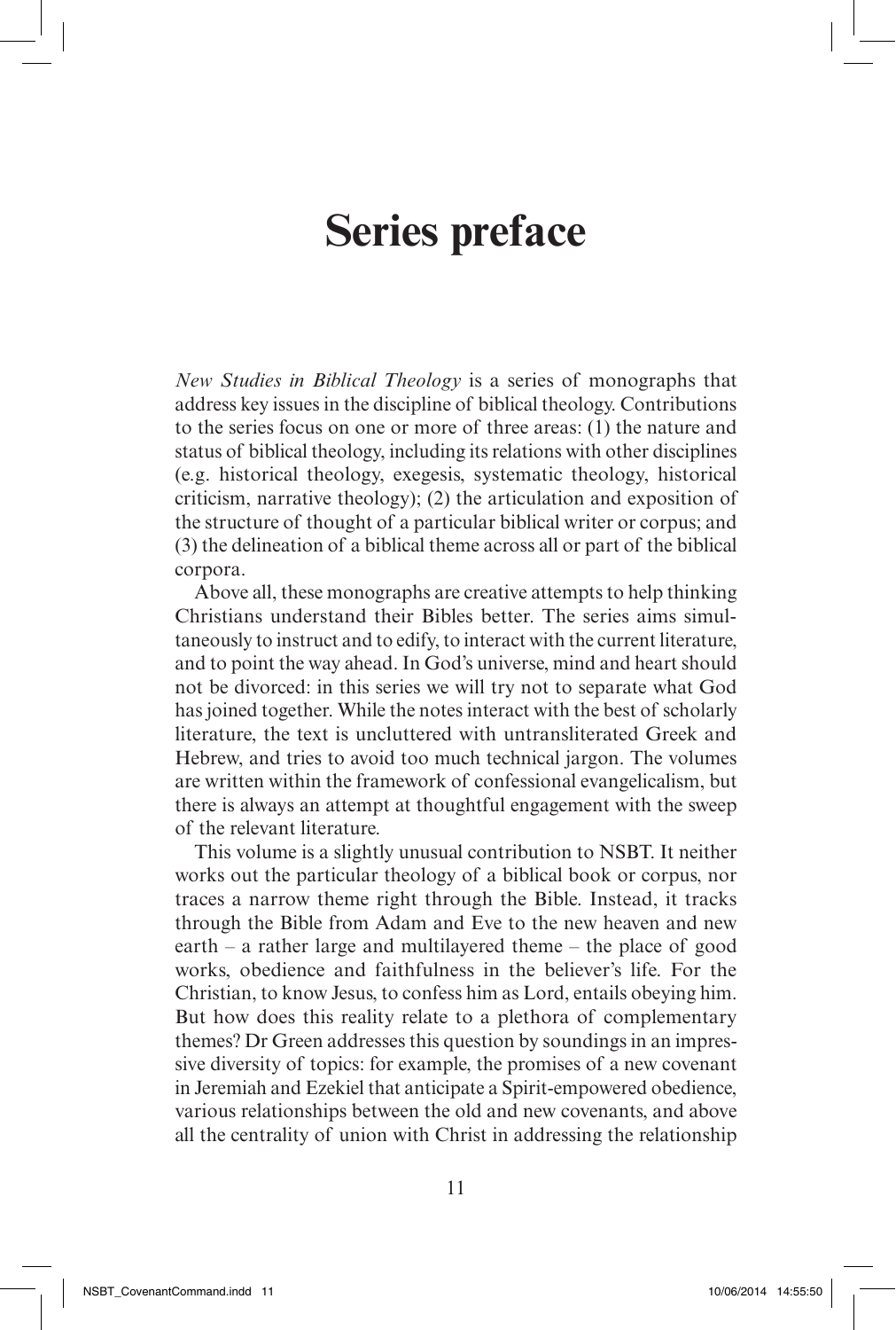between justifcation and transformation. Along the way Dr Green interacts with various writers in the Reformed tradition, and with some contemporary thinkers (e.g. Henri Blocher, N. T. Wright). The canvas on which he paints is large enough to draw in a wide range of readers, all of whom will fnd themselves stimulated to think about these issues more precisely, even if they choose to demur from this or that element in his argument.

> *D. A. Carson Trinity Evangelical Divinity School*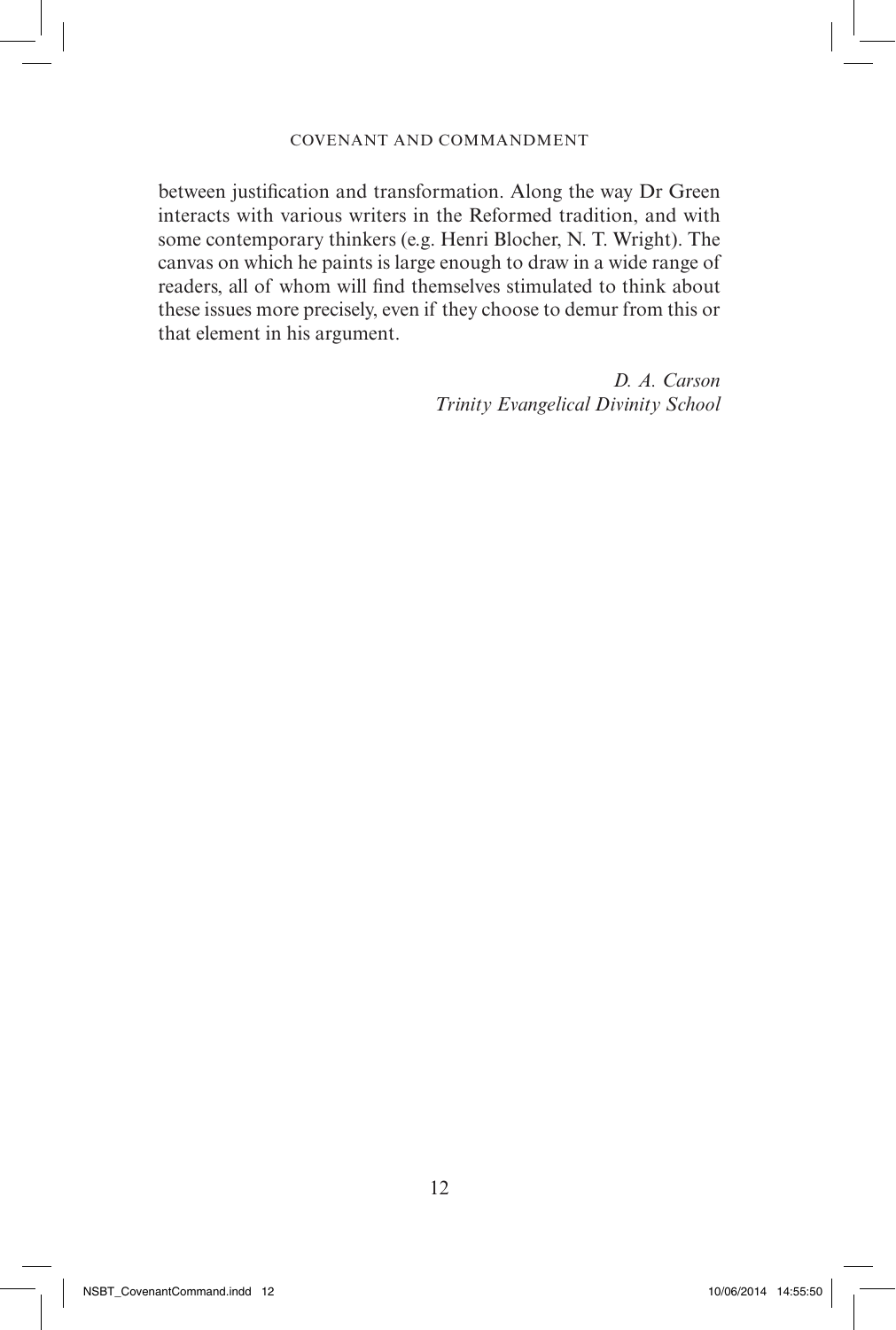## **Author's preface**

The key issue in this book – the place of works, obedience and faithfulness in the Christian life – has been of keen interest to me for many years. I am thankful for the opportunity I have had to work through these issues, and to try to make sense of some very thorny issues. I am also thankful to a number of places and people for the completion of this book.

Union University, where I teach theology, has been consistently supportive of my scholarship. The administration (David Dockery, Carla Sanderson, Gene Fant, Jim Patterson), my colleagues, our two wonderful assistants in the School of Theology and Missions (Christy Young and Marianna Dusenberry), and the Board of Trustees have helped in numerous ways. Thank you all. My former Dean, Greg Thornbury, was always a big encourager. Thanks, Greg. A number of persons read portions of the book, and I benefted immensely from the feedback. I am indebted to Desmond Alexander, Henri Blocher, Richard Gaffin, Simon Gathercole, Dave Gobbett, Graeme Goldsworthy, Scott Hafemann, Paul Helm, Gregg Hodge, Tony Lane, Peter Leithart, Bob Letham, Andy McGowan, Nick Needham, Matt Perman, Robert Sloan, Carl Trueman, Ray Van Neste and Steve Wellum. Mike Garrett was of immense help. He read the entire manuscript thoroughly, and brought it into conformity with the NSBT style. Thanks, Mike. Numerous conversations with Jonny Gibson have helped stimulate and clarify my thinking about biblical theology. Thank you also to my student assistants Brad Boswell, Dwight Davis, Andy Fortner, Ryan Linkous, Kelly Mikhailiuk and Eric Smith.

Phil Duce at Inter-Varsity Press has been very supportive and patient, and is a great editor. Thanks, Phil. It is a joy to have worked with D. A. Carson, who has shaped my thinking about biblical theology from very early in my studies. Thank you, Professor Don Carson. The copy editor, Eldo Barkhuizen, was outstanding. Thanks, Eldo. Signifcant portions of this book were written while at Tyndale House, Cambridge, England. Thanks to Peter Williams and all of the folks at Tyndale House for supporting biblical scholarship. My family,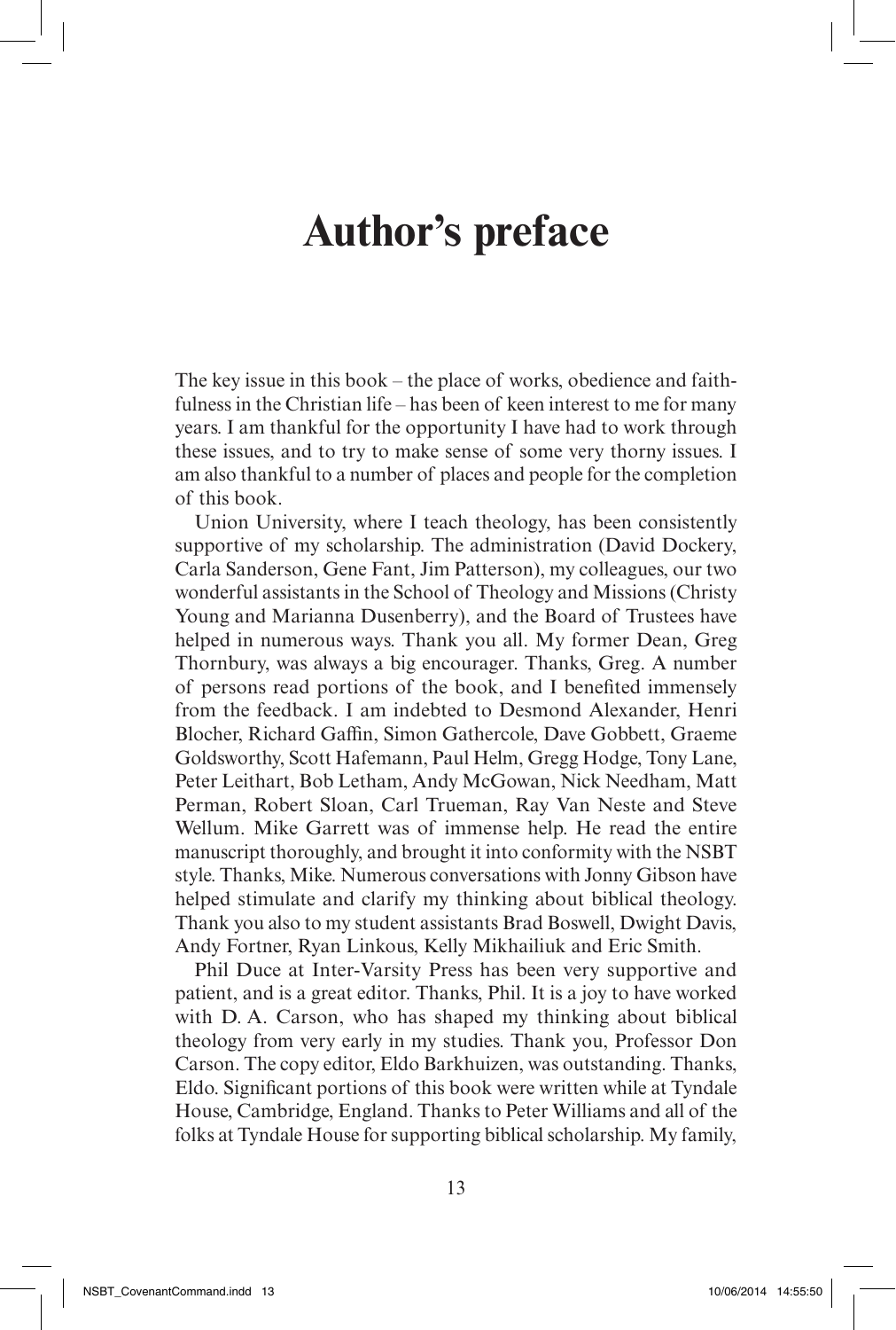as always, have been very supportive. My wife, Dianne, and our three children – Caleb, Daniel and Victoria – are a constant source of encouragement and joy. Many thanks to my family.

Finally, I want to thank my students at Union University. You have been the recipients of the ideas in this book for a long time. It has been a joy to teach you, and I am thankful for you. This book is dedicated to you.

*Bradley G. Green*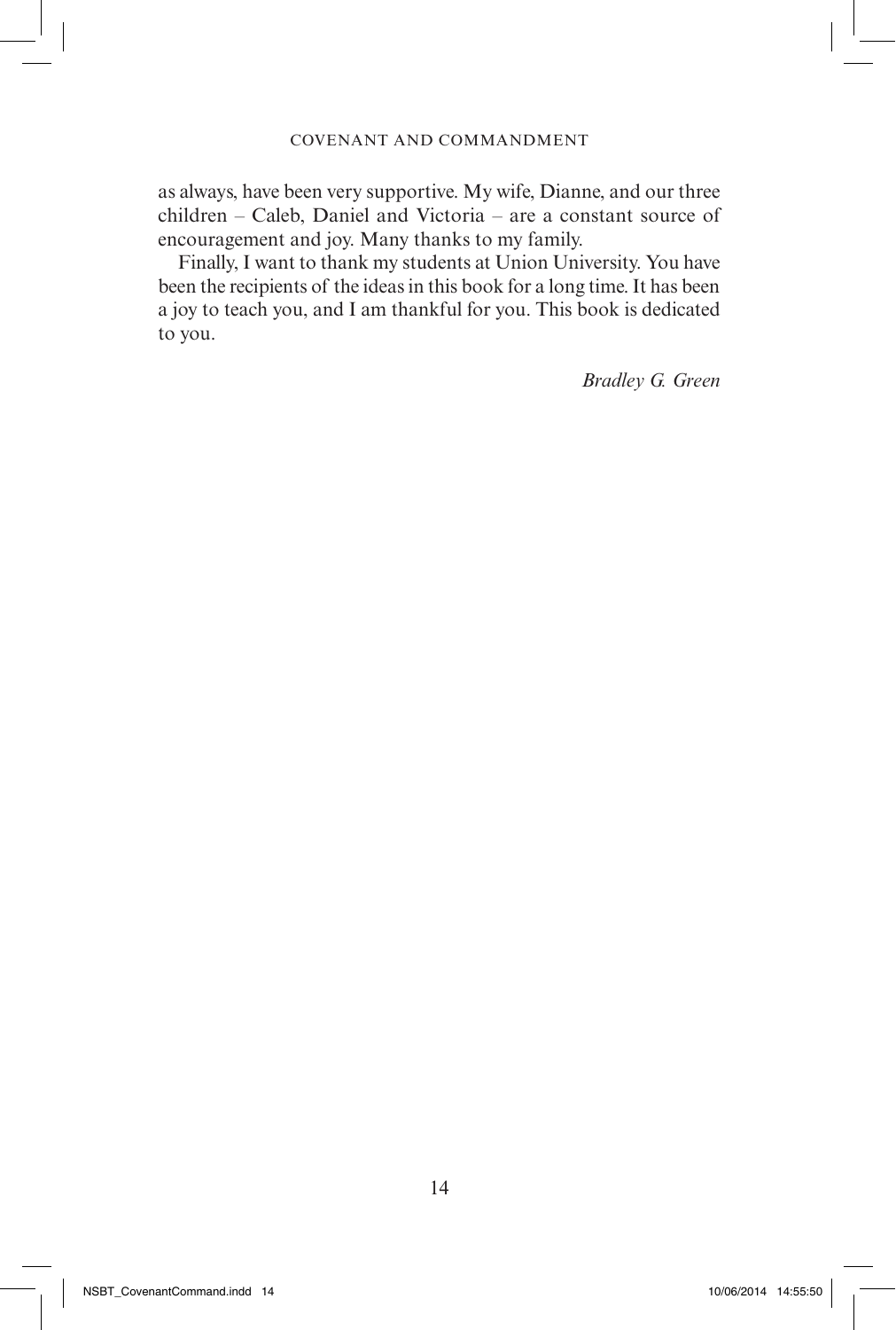# **Abbreviations**

| 4QMMT         | Halakhic Letter / Sectarian Manifesto (Dead Sea       |
|---------------|-------------------------------------------------------|
|               | Scrolls)                                              |
| <b>ACCS</b>   | Ancient Christian Commentary on Scripture             |
| <b>BBR</b>    | <b>Bulletin for Biblical Research</b>                 |
| <b>BECNT</b>  | Baker Exegetical Commentary on the New                |
|               | Testament                                             |
| <b>BNTC</b>   | <b>Black's New Testament Commentaries</b>             |
| <b>BRev</b>   | <b>Bible Review</b>                                   |
| <b>CCC</b>    | Crossway Classic Commentaries                         |
| <b>EBC</b>    | The Expositor's Bible Commentary                      |
| <b>ESV</b>    | <b>English Standard Version</b>                       |
| <i>JETS</i>   | Journal of the Evangelical Theological Society        |
| <i>JSNT</i>   | Journal for the Study of the New Testament            |
| <b>JTIS</b>   | Journal of Theological Interpretation Supplements     |
| <b>NACSBT</b> | New American Commentary Studies in Bible and          |
|               | Theology                                              |
| <b>NASB</b>   | New American Standard Bible                           |
| <b>NICNT</b>  | New International Commentary on the New               |
|               | Testament                                             |
| <b>NIDNTT</b> | New International Dictionary of New Testament         |
|               | Theology, ed. C. Brown, 3 vols., Exeter: Paternoster, |
|               | 1975, 1976, 1978                                      |
| <b>NIV</b>    | New International Version                             |
| <b>NIVAC</b>  | New International Version Application                 |
|               | Commentary                                            |
| NovTSup       | Novum Testamentum Supplements                         |
| <b>NSBT</b>   | New Studies in Biblical Theology                      |
| <b>PNTC</b>   | Pillar New Testament Commentary                       |
| ProEccl       | Pro ecclesia                                          |
| <b>RCS</b>    | Reformation Commentary on Scripture                   |
| <b>SBET</b>   | Scottish Bulletin of Evangelical Theology             |
| <b>Them</b>   | <b>Themelios</b>                                      |
| <b>TNTC</b>   | <b>Tyndale New Testament Commentaries</b>             |
|               |                                                       |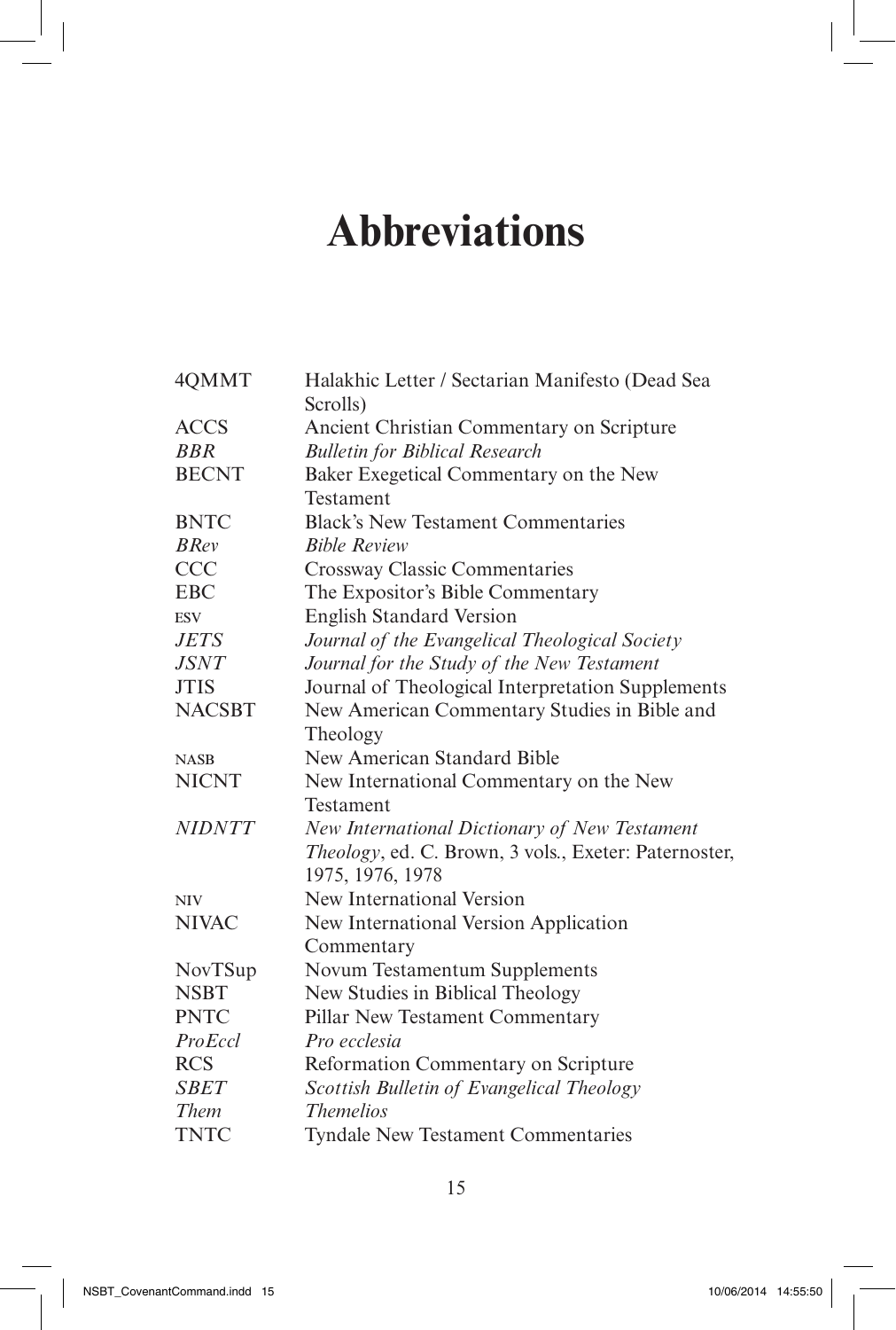| tr.         | translation, translated by                 |
|-------------|--------------------------------------------|
| TrinJ       | Trinity Journal                            |
| TynB        | Tyndale Bulletin                           |
| <b>WBC</b>  | Word Biblical Commentary                   |
| <b>WEC</b>  | <b>Wycliffe Exegetical Commentary</b>      |
| <i>WTJ</i>  | Westminster Theological Journal            |
| <b>WUNT</b> | Wissenschaftliche Untersuchungen zum Neuen |
|             | Testament                                  |

16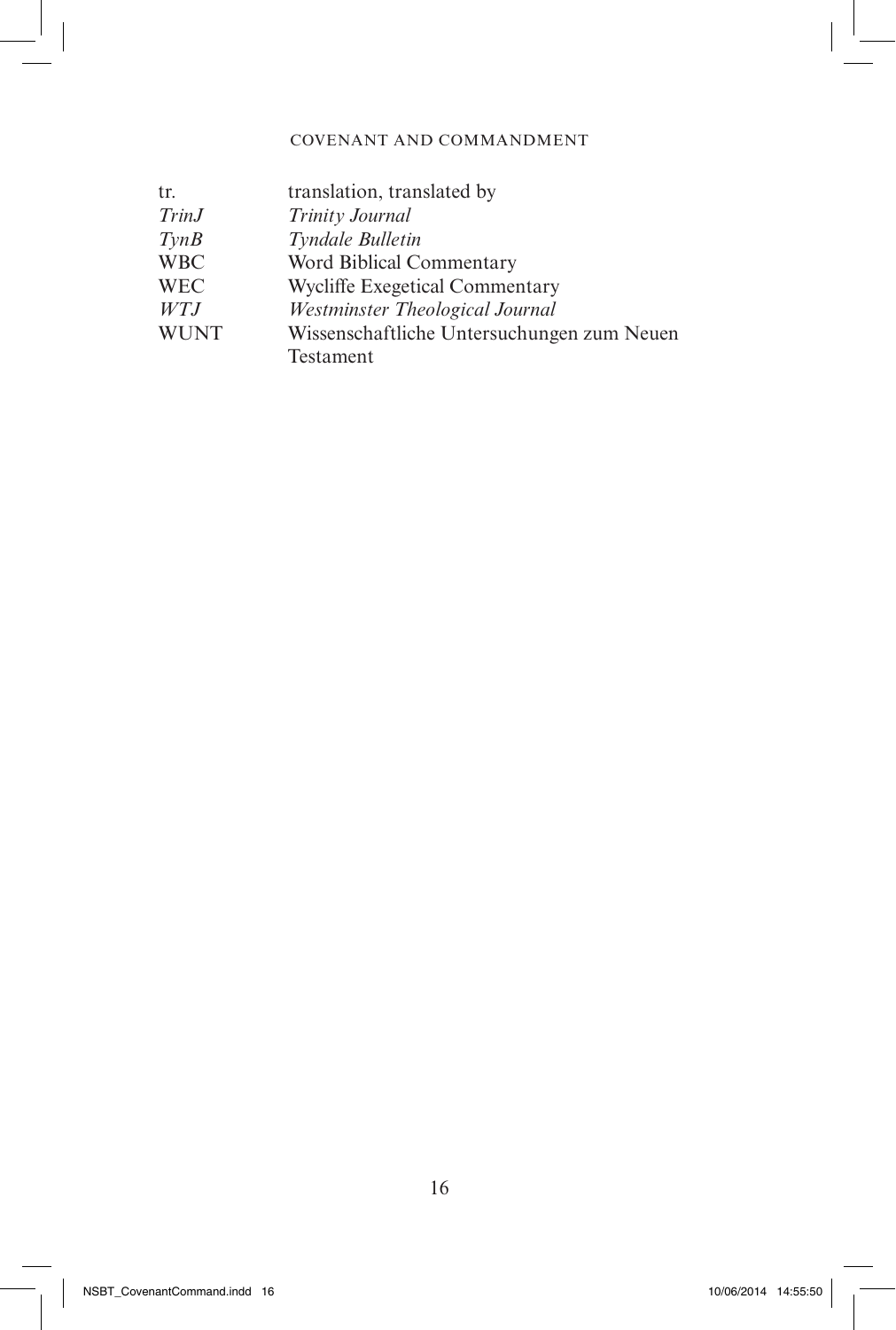## **Introduction**

Among the heirs of the Protestant Reformation there has been an emphasis on salvation by grace in general and *sola fde* (by faith alone) in particular. These were proper biblical recoveries during the Reformation era. It was important for the church to recover the central truth that we are justifed by *God*, that this is an act of God's grace, and that faith – apart from works – is the means by which we are justifed. It is striking that evangelicals have had to 'fght' the battle of justifcation many times, and this issue continues to divide Protestants and Catholics today in intriguing ways. Related to the question of justifcation is a key issue in biblical interpretation and evangelical church life: the nature of works, obedience or faithfulness in the Christian life. While evangelicals can generally agree that one enters into a covenant relationship with the God of the Bible by grace (even *solely* by grace) apart from works, there is often much more disagreement over how to construe the nature of works, or obedience, *inside* this covenantal relationship. My argument is that in the new covenant, works are a God-elicited and *necessary* part of the life of the converted person, a constant theme in the New Testament (John 14:15, 21, 23; 15:10; Rom. 2:13–14; 11:22; 1 Cor. 15:2; Phil. 2:12–13; Heb. 3:6; 3:14; 4:14; 1 John 2:3–6; 3:24; 5:3; Rev. 12:17; 14:12). In short, 'works' are 'necessary' for salvation because part of the 'newness' of the new covenant is actual, grace-induced and graceelicited obedience by true members of the new covenant. When the New Testament documents are read against Old Testament texts such as Jeremiah 31:31–34 and Ezekiel 36:22–29 (cf. Ezek. 11:19; 18:31), this obedience is seen as a promised component of the new covenant.

The heirs of the Reformation have struggled at times to affirm the *necessity* of obedience conceptually while simultaneously affirming passionately *sola fde*. As Berkouwer wrote, 'One who has pondered the far-reaching signifcance of the "sola-fde" doctrine – justifcation by faith alone – is immediately faced with the question of whether this cardinal concept does not make all further discussion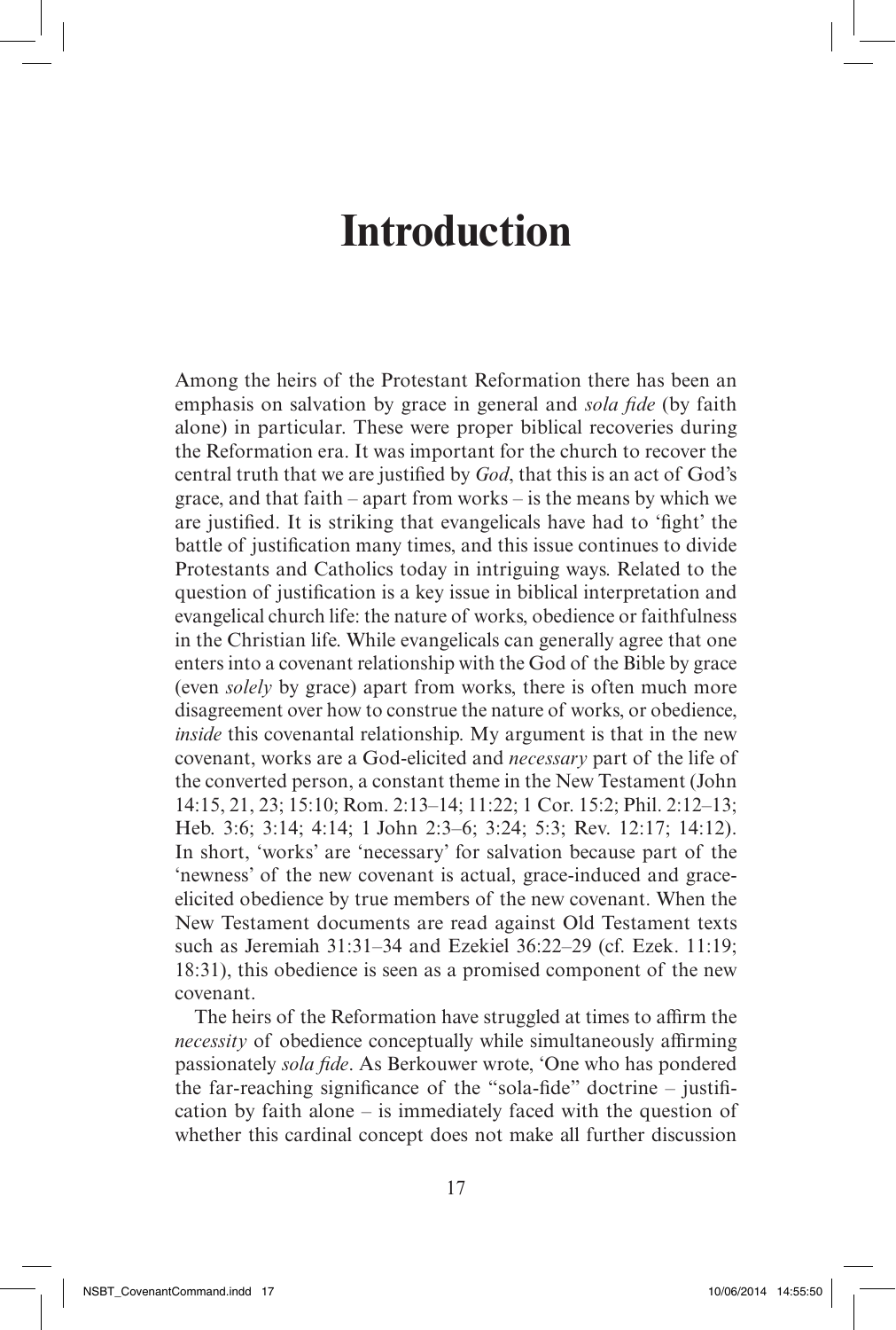superfuous.'1 My contention is that indeed there are resources within Scripture that affirm both *sola fide* and the necessity of works, obedience and faithfulness.

Berkouwer's note, perhaps, rings true with those of us in evangelical churches. We are rightly concerned to affirm a central truth like *sola fde*, but have not always articulated what it means to live obedienceflled lives, and to see practical faithfulness as a part of what it means to be a Christian. I suspect that some of our difficulty arises from simply saying that Jesus paid it *all*, while also saying that *we* must do something. This is understandable, but it is unwise not to address this issue. Indeed, there are solid biblical grounds for affirming a biblical theology of grace-flled and grace-elicited works, obedience and faithfulness as essential components of membership in the new covenant – that is, of being a Christian.

It is important to be clear what is being argued and what is not being argued. All throughout the New Testament documents there is the expectation of actual obedience. This obedience is generally linked to 'faith' or to loving Jesus truly. It might be possible to argue that some of these texts should be read as *commanding* obedience, without necessarily meaning that obedience is possible. We might call this a (hyper, although truncated) 'Lutheran' reading. But it is very unlikely that all of the New Testament commands or expectations of real obedience can be read that way. One is simply begging the question to read *all* of the New Testament texts calling for obedience in such a manner.

Also, I am *not* arguing that these 'works' or acts of obedience are somehow autonomous. I argue, following Philippians 2:12–13, that *we* truly do act, work and obey, and that at the same time it is God who is truly, efficaciously and actually eliciting and bringing about this obedience. I will also argue that this power for obedience is – ultimately – something that fows from the cross, from the gospel itself (cf. Heb. 10:10, 14), and is linked to our union with Christ.

The New Testament teaches that members of the new covenant are marked by an actual obedience, a real internal change and holiness.<sup>2</sup>

<sup>1</sup> Berkouwer 1952: 17.

<sup>2</sup> I am indebted to David Peterson and his excellent work *Possessed by God: A New Testament Theology of Sanctifcation and Holiness* (1995). He argues persuasively that NT teaching on sanctifcation emphasizes what is sometimes called defnitive, or positional, sanctifcation. While I agree that defnitive or positional sanctifcation is often in mind when the NT deals with sanctifcation, I argue that a real and transformative change occurs in the new covenant believer. The believer demonstrates actual obedience. This real obedience is rooted in and flows from definitive sanctification.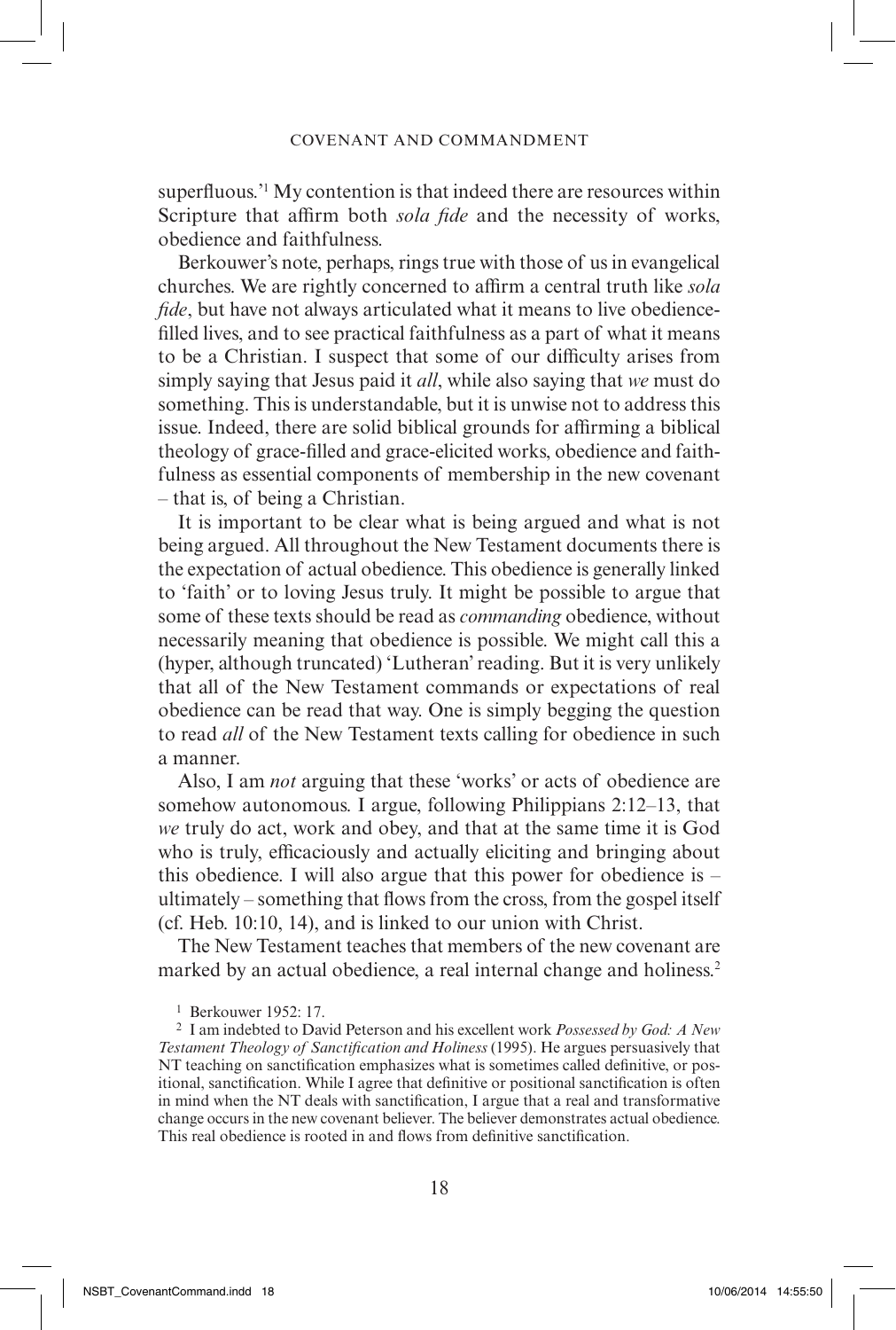#### INTRODUCTION

'Works' or 'obedience' appears to be expected in the new covenant. As John Owen writes:

there is another kind of sanctifcation and holiness, wherein this separation to God is not the frst thing done or intended, but a consequent and efect thereof. This is real and internal, by the communicating of a principle of holiness unto our natures, attended with its exercise in acts and duties of holy obedience unto God. This is that which, in the first place, we inquire after.<sup>3</sup>

Similarly, as J. C. Ryle wrote, 'Saving faith and real converting grace will always produce some conformity to the image of Jesus (Col.) 3:10).'4 Martin Luther could write of the one who trusts Christ, 'It is therefore impossible that sin should remain in him. This righteousness is primary; it is the basis, the cause, the source of all our own actual righteousness.'5 Luther continues, 'the second kind of righteousness [real growth in holiness] is our proper righteousness, not because we alone work it, but because we work with that frst and alien righteousness.'6 Indeed, 'this [second kind of] righteousness is the product of the righteousness of the frst type, actually its fruit and consequence'.7

There is a real and meaningful and necessary obedience – a changed life that includes *my* obedience – in the here and now. This is not a perfect obedience or perfect law-keeping, but it is *real* obedience, an obedience that  $(1)$  flows from the cross,  $(2)$  is a partial fulfilment of the promised blessings of the new covenant (e.g. from Jer. 31:31–34; Ezek. 36:26–27), and (3) is sovereignly and graciously elicited by the God of holy Scripture (e.g. Phil. 2:12–13).<sup>8</sup>

<sup>7</sup> Ibid. 89. Luther elsewhere writes, 'If we believe in Christ, we are considered absolutely just for His sake, in faith. Later, after the death of His fesh, in the other life, we shall attain perfect righteousness and have within us the absolute righteousness which we now have only by imputation through the merit of Christ' (quoted in Piper 2002: 13). Luther says that after physical death, believers obtain 'absolute righteousness'. He does not clarify whether there is any *real* and *meaningful* and *necessary*  obedience in the life of the believer whose sins have been imputed to Christ, and to whom Christ's perfect righteousness has been imputed.

<sup>8</sup> Turretin (1997, 2: 702–705) asks the question, in his *Institutes of Elenctic Theology*, 'Are good works necessary for salvation?' His answer: 'we affirm'. They are not required in a meritorious sense, but are nonetheless necessary for salvation. Turretin writes, 'Are they required as the means and way for possessing salvation? This we hold' (702). Indeed, 'Although the proposition concerning the necessity of good works to salvation'

<sup>3</sup> Owen 1965, 3: 370.

<sup>4</sup> Ryle 2002: 132.

<sup>5</sup> Luther 1962: 88.

<sup>6</sup> Ibid.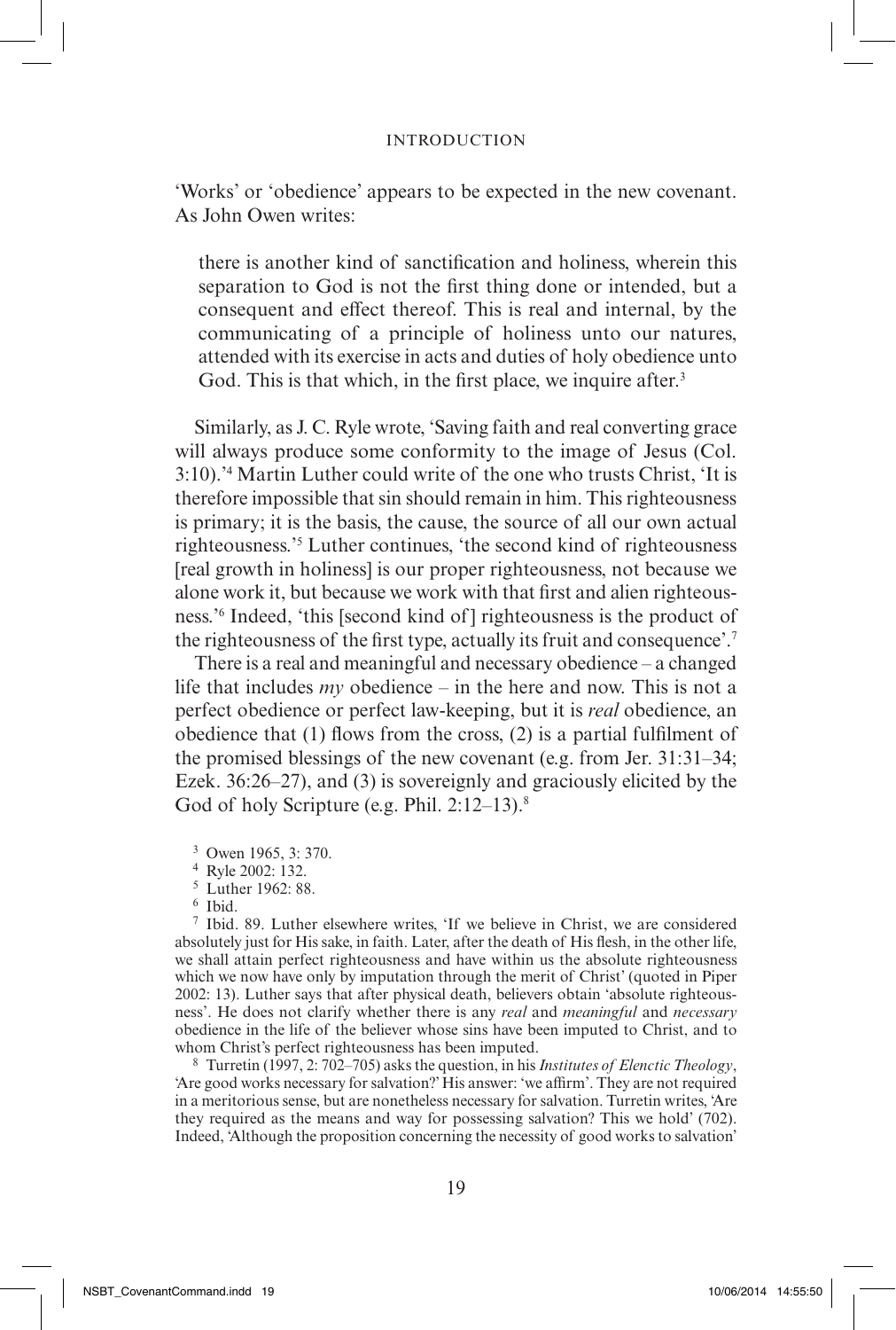The summary of my argument in this monograph is as follows.

Chapter 1 briefy surveys a number of New Testament passages where we see the centrality of works, obedience and faithfulness in the life of the Christian. I summarize these in several categories, which of course cannot help being somewhat artifcial and imperfect.

In chapter 2 I attempt to do two things. First, I look at key Old Testament passages where a new covenant is foreshadowed and/or obedience from the heart is pictured as a coming reality. In particular, I turn to a number of Old Testament texts, primarily texts in Jeremiah and Ezekiel. We see the promise of a new covenant, and one of the features of this new covenant is the reality of Spirit-induced, efficaciously wrought heart-obedience. Secondly, I look at key New Testament texts that in some way affirm the reality of the new covenant and pick up on the Old Testament promises of a new covenant and the kinds of promises of obedience from the heart portrayed in the Old Testament.

What we see is that the New Testament writers recognize these same new covenant themes – that is, there is certainly something very *new*  about the new covenant. And clearly, they see the new covenant as an existing reality during the frst century. Interestingly, we see a number of passages and themes from the Old Testament, particularly from Jeremiah and Ezekiel, surfacing time and again in the New Testament.

In chapter 3 I broach some of the key biblical-theological issues a study like this must face. First, I raise the hermeneutical question of continuity and discontinuity across the canon – a question that can be dealt with meaningfully only over the course of the entire book. Secondly, I raise the perennial issue (at least for Protestants) of the law–gospel relationship, as well as the question of the salvation of

can certainly be misunderstood and misapplied, 'it can be retained without danger if properly explained' (702–703). Again, 'although works may be said to contribute nothing to the acquisition of salvation, still they should be considered necessary to the obtainment of it, so that no one can be saved without them . . . '. Turretin is clear: 'Although God by his special grace wishes these duties of man to be his blessings (which he carries out in them), still the believer does not cease to be bound to observe it, if he wishes to be a partaker of the blessings of the covenant' (703). For Turretin, Christ frees us to obey him: 'Christ, by freeing us from the curse and rigor of the law, still did not free us from the obligation to obedience, which is indispensable from the creature. Grace demands the same thing' (704). Works are necessary to the obtaining of glory, 'For since good works have the relation of the means to the end (Jn. 3:5, 16; Matt. 5:8); of the "way" to the goal (Eph. 2:10; Phil. 3:14); of the "sowing" to the harvest (Gal. 6:7, 8); of the "frst fruits" to the mass (Rom. 8:23); of labor to the reward (Matt. 20:1); of the "contest" to the crown (2 Tim. 2:4; 4:8), everyone sees that there is the highest and an indispensable necessity of good works for obtaining glory. It is so great that it cannot be reached without them (Heb. 12:14; Rev. 21:27)' (705).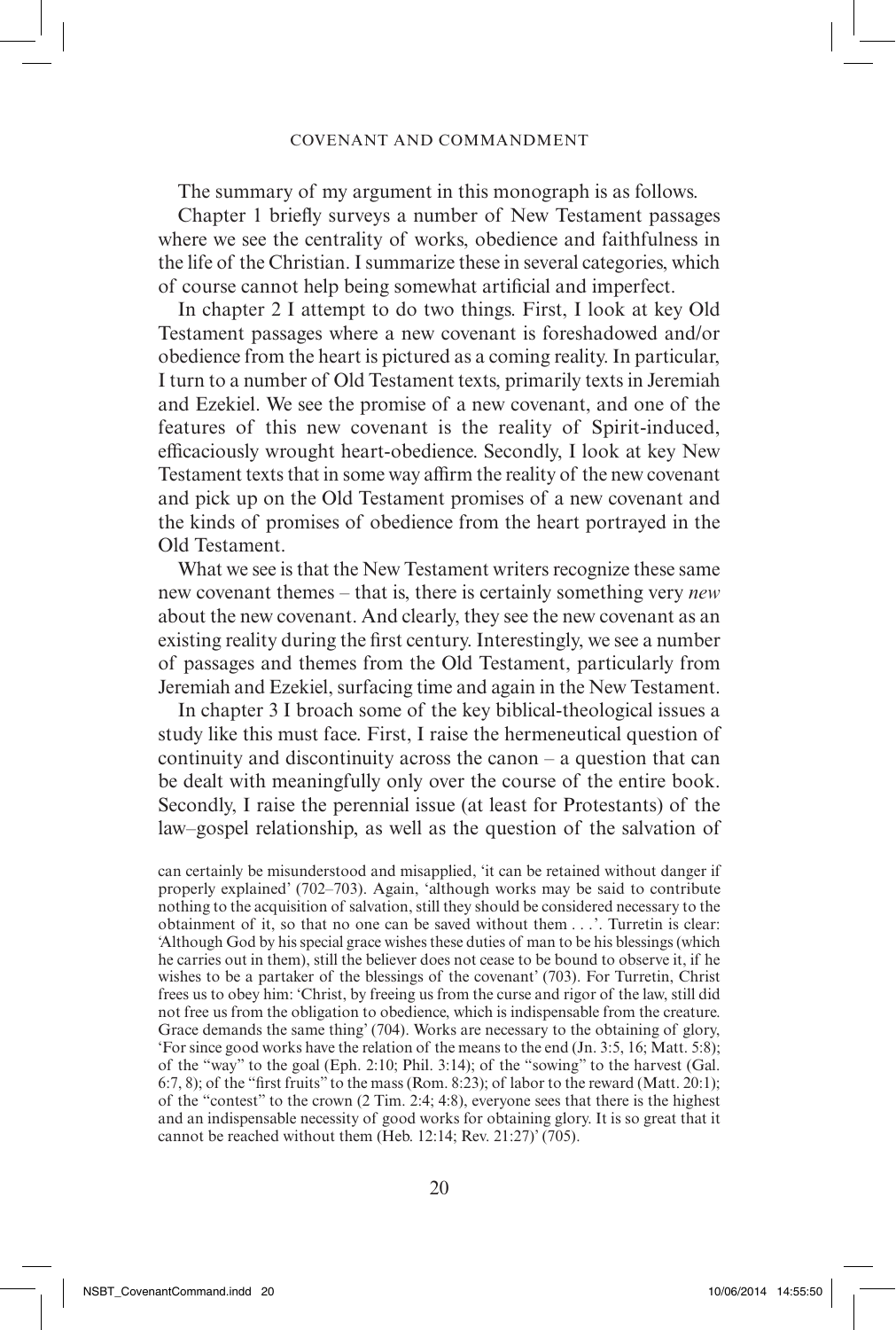#### INTRODUCTION

Old Testament saints. Thirdly, I raise the issue of how best to think of grace existing across the entire canon.

Chapter 4 takes up the issue of the relationship of the atonement to works, obedience and faithfulness. While it is imperative to think through the relationship of the atonement to the initiation or beginning of salvation, we *also* must think through the relationship of the atonement to the ongoing life of the Christian – an ongoing life that by necessity includes works, obedience and faithfulness.

Chapter 5 explores union with Christ, and its relationship to works, obedience and faithfulness. In particular, we are united to Christ by faith alone, apart from works, and because of this union Christ is being formed in us. So we should expect to see works, obedience and faithfulness in the life of the Christian.

Chapter 6 engages the thorny issue of judgment according to works. While justifcation is a past-tense reality for the Christian, there is also a future judgment according to works.

Chapter 7, the fnal and summative chapter, introduces several issues that have virtually begged for treatment throughout the book. In particular, I turn to the nature of the covenant in Eden, the believer's relationship to Adam and his transgression, and the relationship between Christ's obedience and our obedience.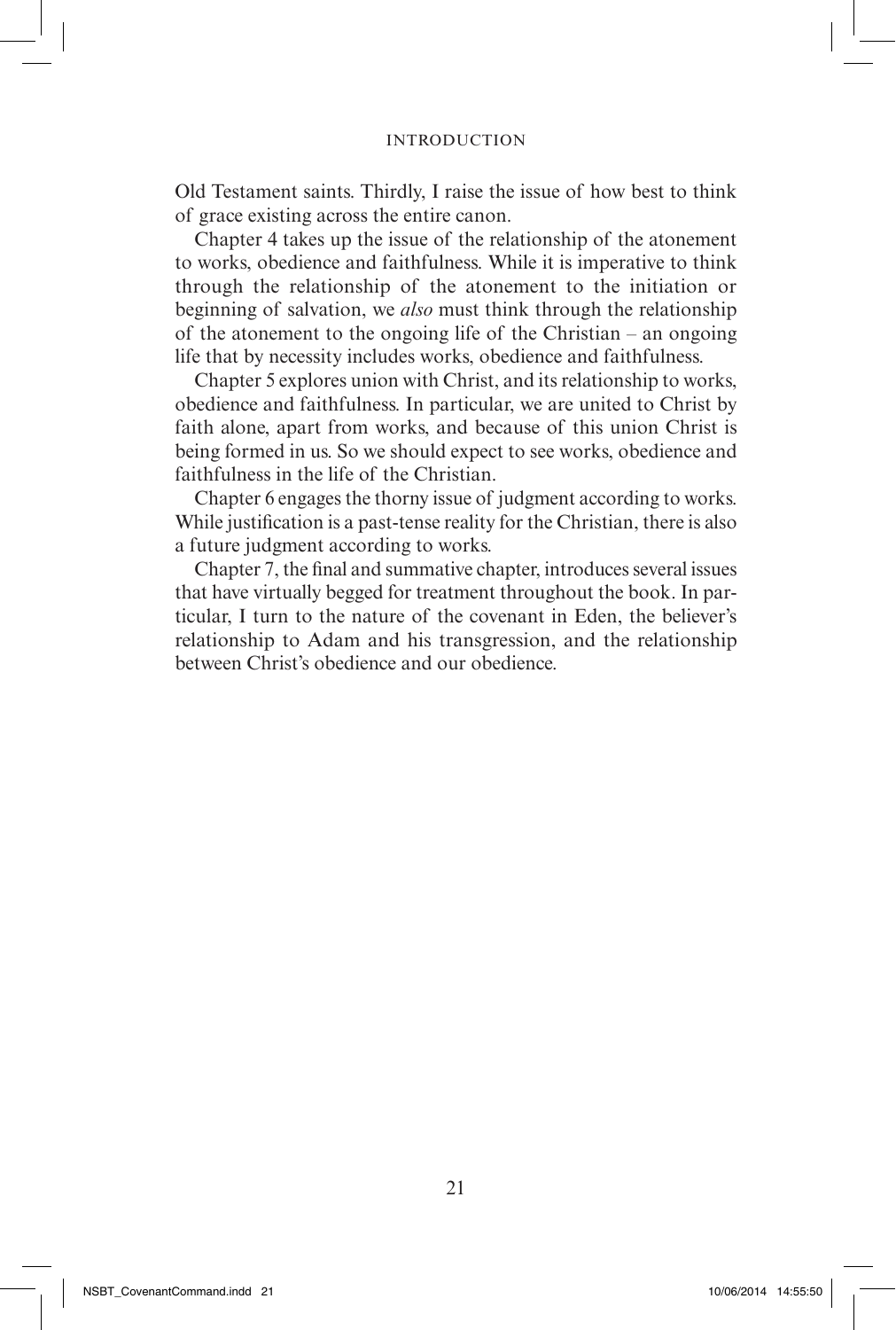$\overline{\phantom{0}}$ 

 $\overline{\phantom{a}}$ 

 $\mathbb{L}$  $\begin{array}{c} \hline \end{array}$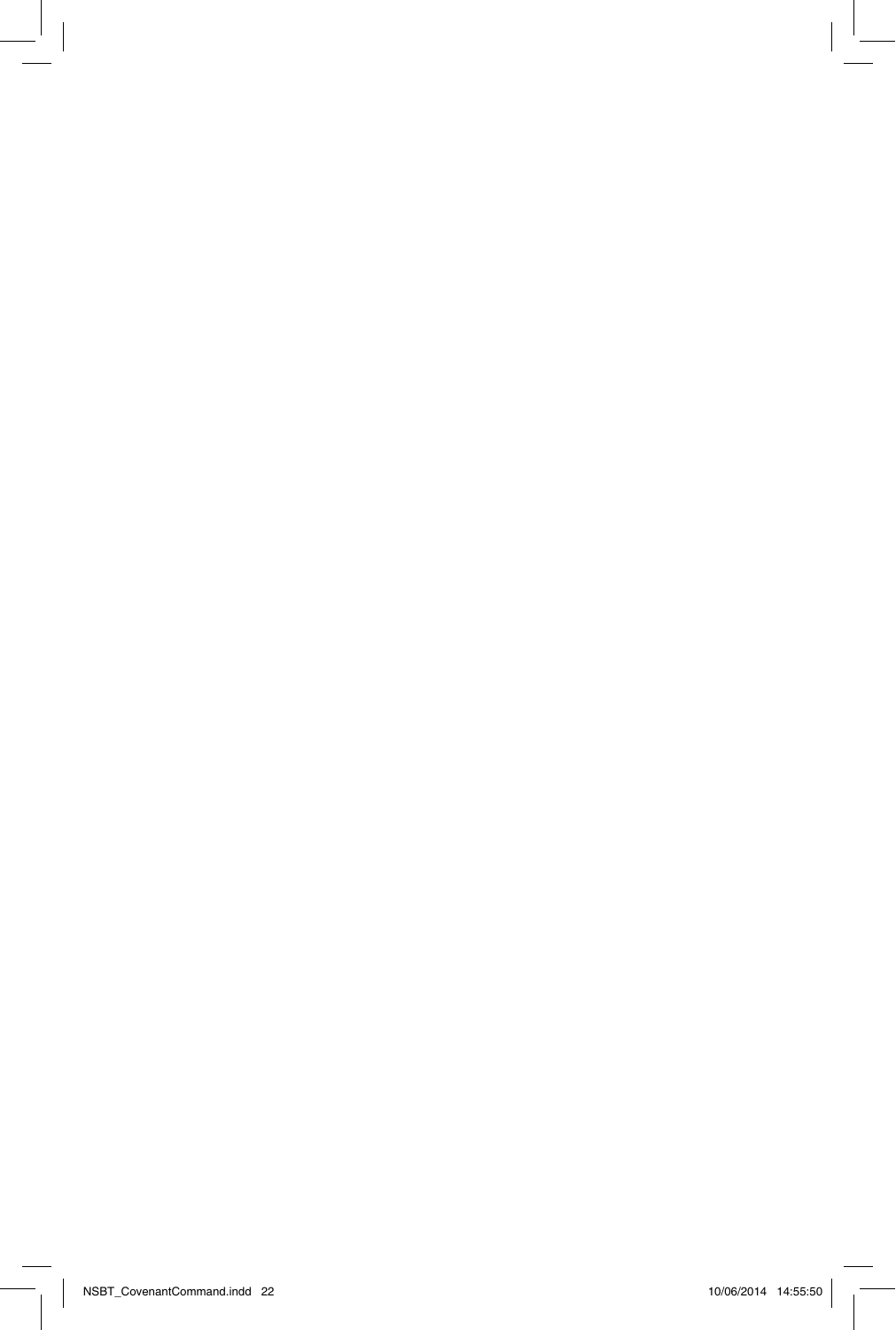## Chapter One

## **The New Testament and the reality and necessity of works, obedience and faithfulness**

Turning to the New Testament, it is an inescapable fact that works, obedience and faithfulness are central in the life of the believer. Indeed, in page after page of the New Testament we see that God expects his children to obey him. While it is impossible to treat in detail all the New Testament texts that deal with obedience, works or the transformation of the Christian, I outline fourteen key groups (explicated under the subheads that follow):

| (1) | Loving or knowing God is linked with<br>obedience | John 14:15, 21, 23;<br>$15:10; 1$ John 2:3-6; |
|-----|---------------------------------------------------|-----------------------------------------------|
|     |                                                   | 3:22, 24; 5:3; 2 John                         |
|     |                                                   | 6; Rev. 12:17; 14:12                          |
| (2) | The 'conditional' nature of our future            | Rom. 11:22; 1 Cor.                            |
|     | salvation                                         | 15:2; Heb. 3:6, 14;                           |
|     |                                                   | 4:14                                          |
| (3) | Christians must 'overcome' if they are            | Heb. 10:38-39; Rev.                           |
|     | ultimately to be saved                            | 2:7, 11; 3:5, 12, 21;                         |
|     |                                                   | 21:7                                          |
| (4) | The necessity of a great righteousness            | Matt. 5:20                                    |
| (5) | The requirement of the law being met              | Rom. 8:3–4                                    |
|     | 'in us'                                           |                                               |
| (6) | God will efficaciously work 'in' us,              | Phil. $2:12-13$                               |
|     | moving us to obey him                             |                                               |
| (7) | The necessity of putting to death the             | Rom. $8:13-14$                                |
|     | old man, by the power of the Spirit               |                                               |
| (8) | 'Faith' and 'obedience/works' used as             | 2 Thesss. $1:8$ ; 1 Peter                     |
|     | virtual synonyms                                  | 4:17; Rev. 12:17;                             |
|     |                                                   | 14:12; cf. 6:9                                |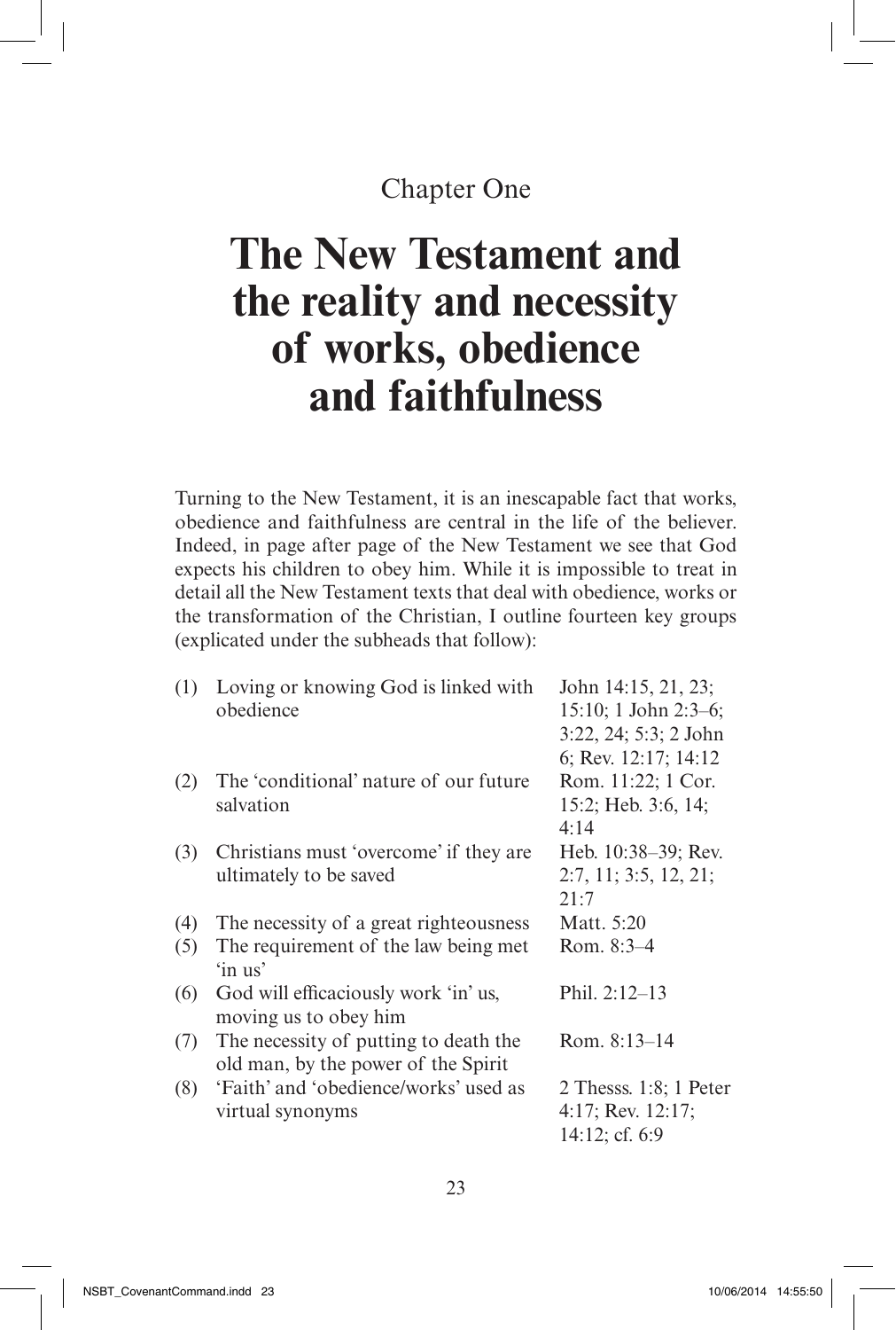| (9) | We are truly judged, or justified, by our                           | Matt. 7:21, 25; Rom.        |
|-----|---------------------------------------------------------------------|-----------------------------|
|     | works                                                               | 2:13; cf. Jas 1:22-25       |
|     | (10) The 'obedience of faith'                                       | Rom. 1:5; 16:26;            |
|     |                                                                     | Acts $6:7$                  |
|     | $(11)$ We were created and redeemed for good 2 Cor. 9:8; Eph. 2:10; |                             |
|     | works                                                               | Titus $2:14$ (cf. $11-12$ ) |
|     | (12) Faith working through love                                     | Gal. 5:6                    |
|     | (13) The law affirmed; the law of Christ                            | Rom. 13:9; 1 Cor.           |
|     |                                                                     | 7:19; Gal. 5:14; 6:2        |
|     | (14) Persons do the works of their Father                           | John 8:39                   |

Luther argues that the obedience of a Christian is 'necessarily following' justification.<sup>1</sup> Calvin can argue that faith alone unites us with Christ. Our good works or obedience as a Christian flows from this union. Calvin can also say, 'Christ justifes no one whom he does not at the same time sanctify.'2 Let us begin by looking at texts that appear to link loving or knowing God or Jesus with obedience. My goal in this frst chapter is not to look in depth at all of these texts, but rather to illustrate that the importance of works, obedience and faithfulness runs throughout the New Testament. Certain key themes or passages will be treated in more detail in subsequent chapters.3

### Loving or knowing God is linked with obedience

Loving or knowing God is linked (or synonymous with) obedience in a number of texts. Jesus says in John 14:15, 'If you love me, you will keep my commandments.' Likewise in John 14:21, 23:

'Whoever has my commandments and keeps them, he it is who loves me. And he who loves me will be loved by my Father, and I will love him and manifest myself to him' . . . Jesus answered him, 'If anyone loves me, he will keep my word, and my Father will love him, and we will come to him and make our home with him.'

<sup>&</sup>lt;sup>1</sup> Luther, in public disputation with C. Cruciger, 1 June 1537; quoted in Rainbow 2005: 38.

<sup>2</sup> Calvin 1960: 3.3.1 (593); 3.6.3 (687); 3.16.1 (798); cf. 2.7.13 (361–362); 3.19.9 (840–842); 4.14.23 (1299–1300). All references from Rainbow 2005: 38.

<sup>&</sup>lt;sup>3</sup> In particular, the issue of a future judgment and the future aspect or component of justifcation will be treated in chapter 6.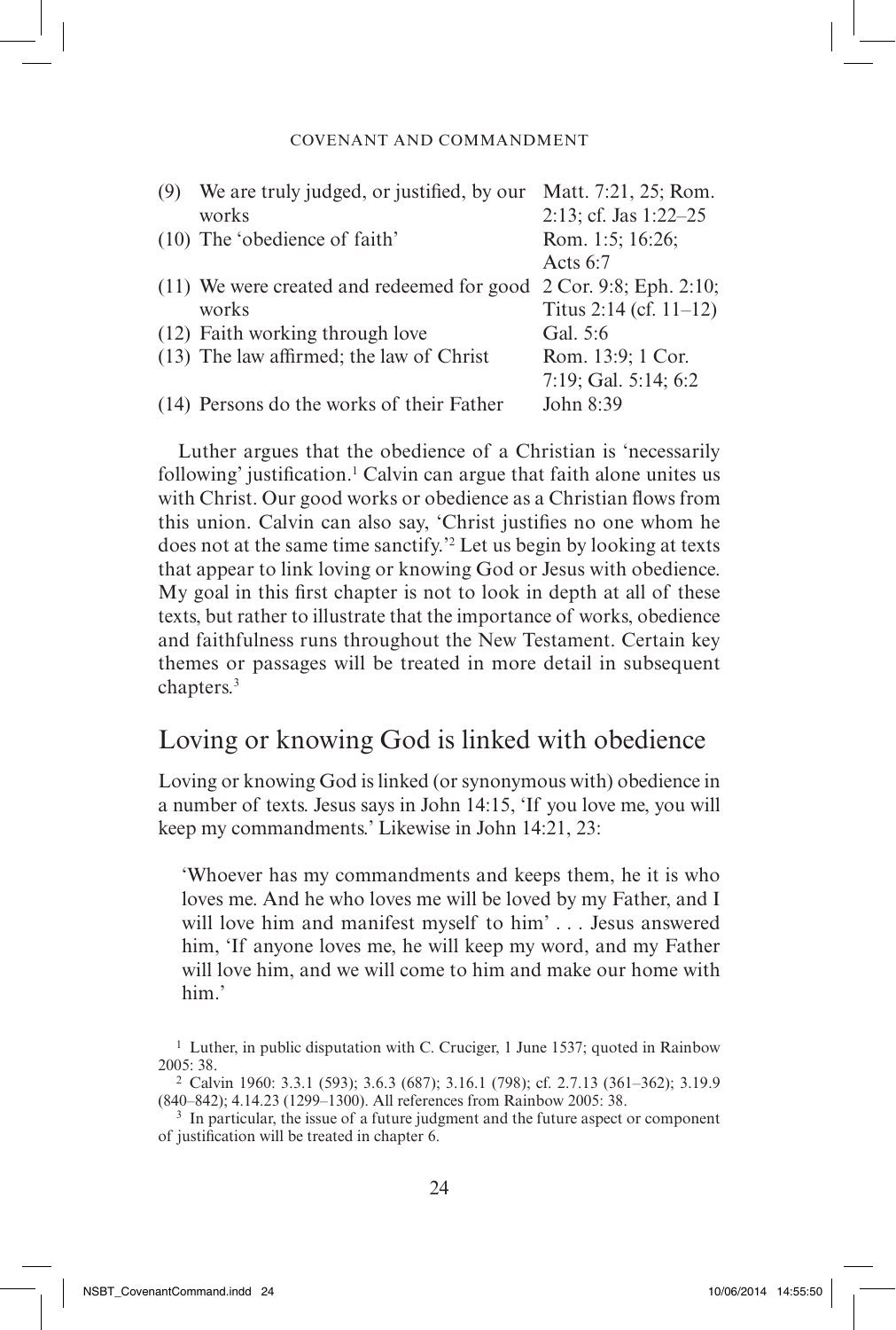#### THE NEW TESTAMENT AND THE REALITY OF WORKS

John 15:10 speaks in similar terms of commandment-keeping as a *condition* for abiding in Christ's love: 'If you keep my commandments, you will abide in my love, just as I have kept my Father's commandments and abide in his love.' Similar teaching is found in 1 John 2:3–6:

And by this we know that we have come to know him, if we keep his commandments. Whoever says 'I know him' but does not keep his commandments is a liar, and the truth is not in him, but whoever keeps his word, in him truly the love of God is perfected. By this we may know that we are in him: whoever says he abides in him ought to walk in the same way in which he walked.

1 John 3:24 is similar: 'Whoever keeps his commandments abides in God, and God in him. And by this we know that he abides in us, by the Spirit whom he has given us.' As is 1 John 5:3: 'For this is the love of God, that we keep his commandments. And his commandments are not burdensome' (cf. 2 John 6).

A slightly diferent kind of text is found in Revelation 12:10–17. The 'accuser' has been 'conquered' by 'the blood of the Lamb and by the word of their testimony'. In 12:17, this same dragon is enraged, and makes war against the woman's children, 'who keep the commandments of God and hold to the testimony of Jesus'. Note that the keeping of commandments and holding to the testimony are spoken of, not necessarily as equals, but as in a symbiotic relationship. A similar usage is found in Revelation 14:12, which reads, 'Here is a call for the endurance of the saints, those who keep the commandments of God and their faith in Jesus.'4

In short, one common pattern in the New Testament is the link between loving or knowing Jesus and keeping his commands.

## The 'conditional' nature of our future salvation

The New Testament texts that speak of *conditions* for retaining our salvation are of particular interest. A lot hinges on *how* one understands 'conditions'. We should not waltz into speaking of 'conditions', particularly in the light of the overarching story line of Scripture, and

<sup>&</sup>lt;sup>4</sup> Aune, commenting on the link between keeping the commandments and holding the testimony: 'This is in essence a defnition of Christian faith, in which the traditional commands of God, understood from a Christian perspective, are seen as complementary rather than antithetical to the requirements of faith in (or faithfulness to) Jesus' (1998: 709).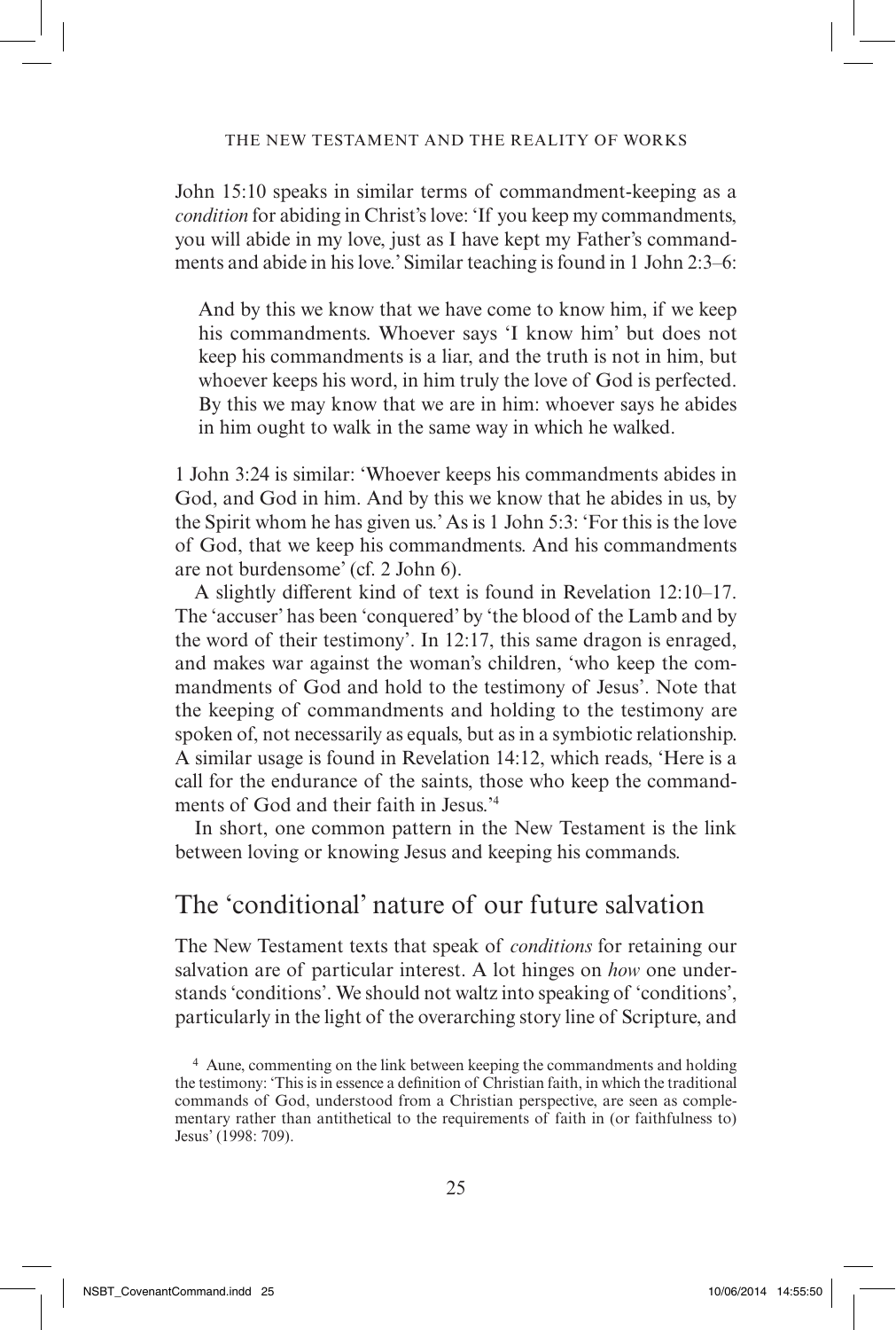how much depends on how one thinks about 'conditions' when speaking of salvation.

However, the apparent necessity of 'conditions' in the Christian life must be faced squarely. Jesus says in Matthew 10:22, 'and you will be hated by all for my name's sake. But the one who endures to the end will be saved.' In Romans 11:22, towards the end of Paul's discussion of Israel and Gentiles in Romans 9 – 11, Paul writes, 'Note then the kindness and the severity of God: severity toward those who have fallen, but God's kindness to you, provided you continue in his kindness. Otherwise you too will be cut of.' Because certain Jews were cut off through their disobedience, Paul warns his Gentile readers that they *too* must 'continue in his kindness'. In short, continuing in the kindness of God is a condition for not being cut of.

Similarly, in 1 Corinthians 15:1–2, where Paul summarizes the nature of the gospel, he writes of 'the gospel I preached to you, which you received, in which you stand, and by which you are being saved, if you hold fast to the word I preached to you – unless you believed in vain'. Here again, it is necessary for Christians to 'hold fast to the word' if they are truly to be saved.

Two key passages in Hebrews illustrate a similar reality. Hebrews 3:5–6 reads, 'Now Moses was faithful in all God's house as a servant, to testify to the things that were to be spoken later, but Christ is faithful over God's house as a son. And we are his house if indeed we hold fast our confdence and our boasting in our hope.' And Hebrews 3:14 reads, 'For we have come to share in Christ, if indeed we hold our original confdence frm to the end.'

Both Hebrews passages seem to be getting at the same point: we must 'hold fast' (*kataschōmen*) our 'confdence' (3:6), or the 'beginning of our assurance' (3:14 NASB). This 'holding fast' is clearly a condition of remaining in the faith. It is something *necessary* and *essential*  to the Christian life. Whatever it means to be saved by grace, to be justifed by faith apart from works, we must include such passages in any sort of biblical understanding of salvation.

We should not miss a fascinating reality found in these passages in Hebrews. In both passages our present condition is (in some sense) contingent on a future reality. Thus, in Hebrews 3:6, we are indeed *now* God's house *if* we hold fast our confdence and boasting in hope. In Hebrews 3:14 we *now* share in Christ *if* 'indeed we hold our original confdence frm to the end'. That is, we can be said to be God's house (3:6) or to share in Christ (3:14) *in the present*, if *a future condition or reality comes to pass* – that is, if we hold fast our confdence and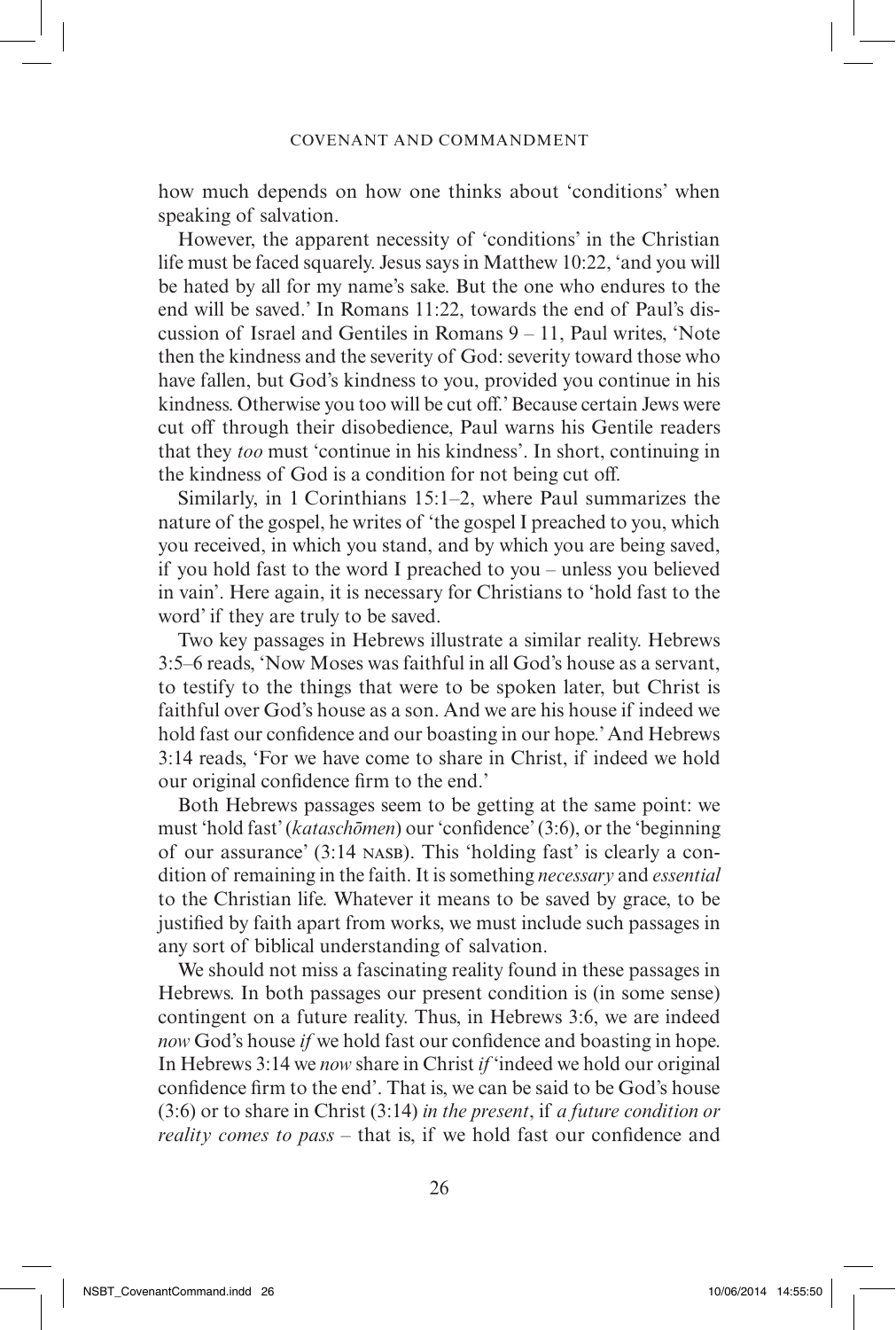#### THE NEW TESTAMENT AND THE REALITY OF WORKS

boasting (3:6) or if we hold our confdence frm to the end (3:14). I will offer a more thorough explanation of how to think of such 'conditions' later in this book (particularly in chapter 4), but these two passages are intriguing, because our current status or relationship with God is *in some sense* bound up with future perseverance or faithfulness.<sup>5</sup>

In Hebrews 5:8–9 the author writes, 'Although he was a son, he learned obedience through what he sufered. And being made perfect, he became the source of eternal salvation to all who obey him.' We set aside for the present what it might mean for Jesus to have 'learned obedience' (5:8). However one makes sense of that, the author teaches that through his death (and resurrection?) Jesus was made 'perfect' (5:9). And this perfect priest is 'the source of eternal salvation to all who obey him'. I draw attention to the obvious: Jesus is indeed the source of eternal salvation, but only *to those who obey him*. It is the burden of my argument to try to make sense of how best to construe the nature of such obedience.

## Christians must 'overcome' if they are ultimately to be saved

Other New Testament passages speak of those who do, or must, 'overcome' (or 'conquer'; the Greek is *nikaō*). This is a refrain seen repeatedly in Revelation. For example, in Revelation 2:7 we read, 'To the one who conquers I will grant to eat of the tree of life, which is in the paradise of God.' In Revelation 2:11 it reads, 'The one who conquers will not be hurt by the second death.' Revelation 2:17 reads, 'To the one who conquers I will give some of the hidden manna . . . '. Revelation 2:26 reads, 'The one who conquers and who keeps my works until the end, to him I will give authority over the nations . . . '. In Revelation 3:5 we read, 'The one who conquers will be clothed thus in white garments, and I will never blot his name out of the book of

<sup>5</sup> Bruce, commenting on Heb. 3:6: 'The conditional sentences of this epistle are worthy of special attention' (1997: 94). Chrysostom, Theodoret of Cyrus and Theodore of Mopsuestia, each commenting on Heb. 3:14, make reference – in slightly diferent ways – to union with Christ. According to Chrysostom, Christians have been made to 'share in being' (with the Son). Theodoret of Cyrus sees Christians as 'joined to Christ the Lord'. Theodore of Mopsuestia speaks of how Christians have 'become partakers in Christ's "hypostasis" in that they have received a certain natural communion with him' (quoted in Heen and Krey 2005: 57). The reality of union with Christ, or our unbreakable relationship with the Son, will feature signifcantly in the central thesis of my argument.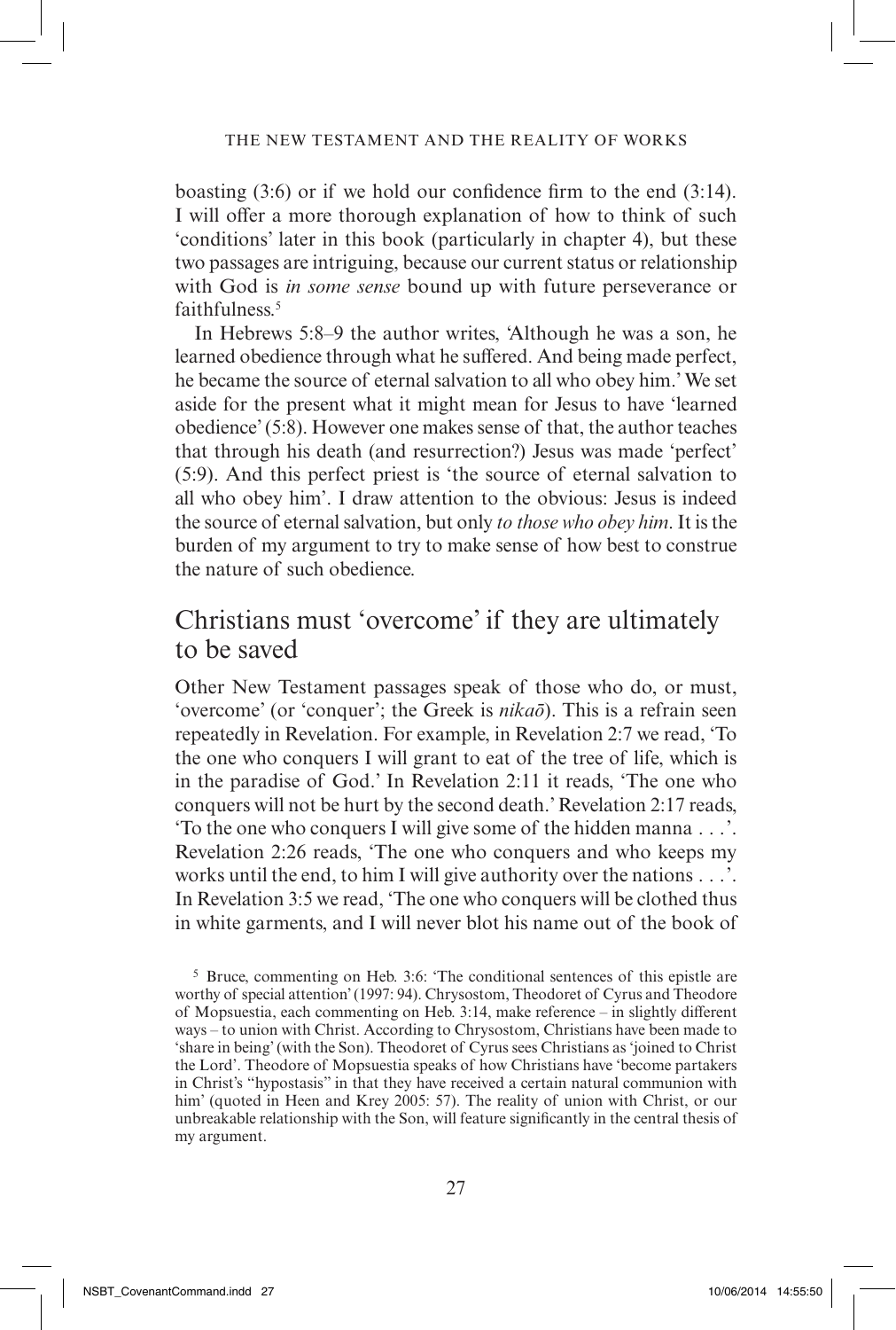life. I will confess his name before my Father and before his angels.' Revelation 3:12 and 3:21 similarly speak of those who 'conquer'. And Revelation 21:7 reads, 'The one who conquers will have this heritage, and I will be his God and he will be my son.' All these texts witness to a key central truth: Christians must 'overcome'. This is not optional, but is an essential component of new covenant life, the life of a Christian.6

It is worth noting in Revelation 2:7 that to the one who conquers, Jesus will 'grant to eat of the tree of life, which is in the paradise of God'. The frst couple were expelled from the garden, and hence from the freedom to eat of the tree of life (Gen. 3:23–24).7 But in the future, 'the one who conquers' will be given the freedom to eat of the tree of life. Commentators consistently link such 'conquering' with the cross of Christ. Hence Ladd, among others, writes that the victory being spoken of here 'is a victory analogous to the victory won by Christ himself, even though it involved his death on the cross'.8 But it is *not* the case that the 'one who conquers' in Revelation 2:7 (and the ancillary passages) is simply Christ himself. Apparently, John has *Christians* in view, and it is necessary for such Christians to be 'conquerors'. Such conquering is related to the gospel itself, and to the Christian's relationship to Christ. That is, the Christian conquers by being bound up with Christ and what he has accomplished. Through faith alone the believer is united with Christ, and then a whole host of realities flow to the person who trusts Christ. It is only by seeing the believer's close union with Christ that we can avoid seriously misconstruing what it means to be granted the freedom to eat of the tree of life (Rev. 2:7). 'Our' expulsion from the garden is rooted in the frst Adam's transgression, and 'our' future freedom to eat of the tree of life is bound up with the Second Adam's obedience. Although those who 'conquer' are *themselves* given the freedom to eat of the tree of life, and although *they* must conquer, it is important to trace out – and affirm – the relationship that exists between Jesus' conquering for us, and our eventual conquering. *The latter conquering* 

<sup>6</sup> Regarding John's phrase 'the one who conquers', Caird says that the 'Conqueror' is 'one who perseveres to the end in doing the will of Christ (ii. 26), whose victory is analogous to the victory of Christ (iii. 21) . . . ' (1966: 33). Similarly, Mounce writes that these 'conquerors' (Mounce: 'overcomers') are 'those who have remained faithful to Christ to the very end. The victory they achieve is analogous to the victory of Christ on the cross' (1977: 72).

<sup>7</sup> Whether they were eating of the tree of life *before* the fall is a separate question, dealt with below.

<sup>8</sup> Ladd 1972: 40–41. Cf. his footnote 21.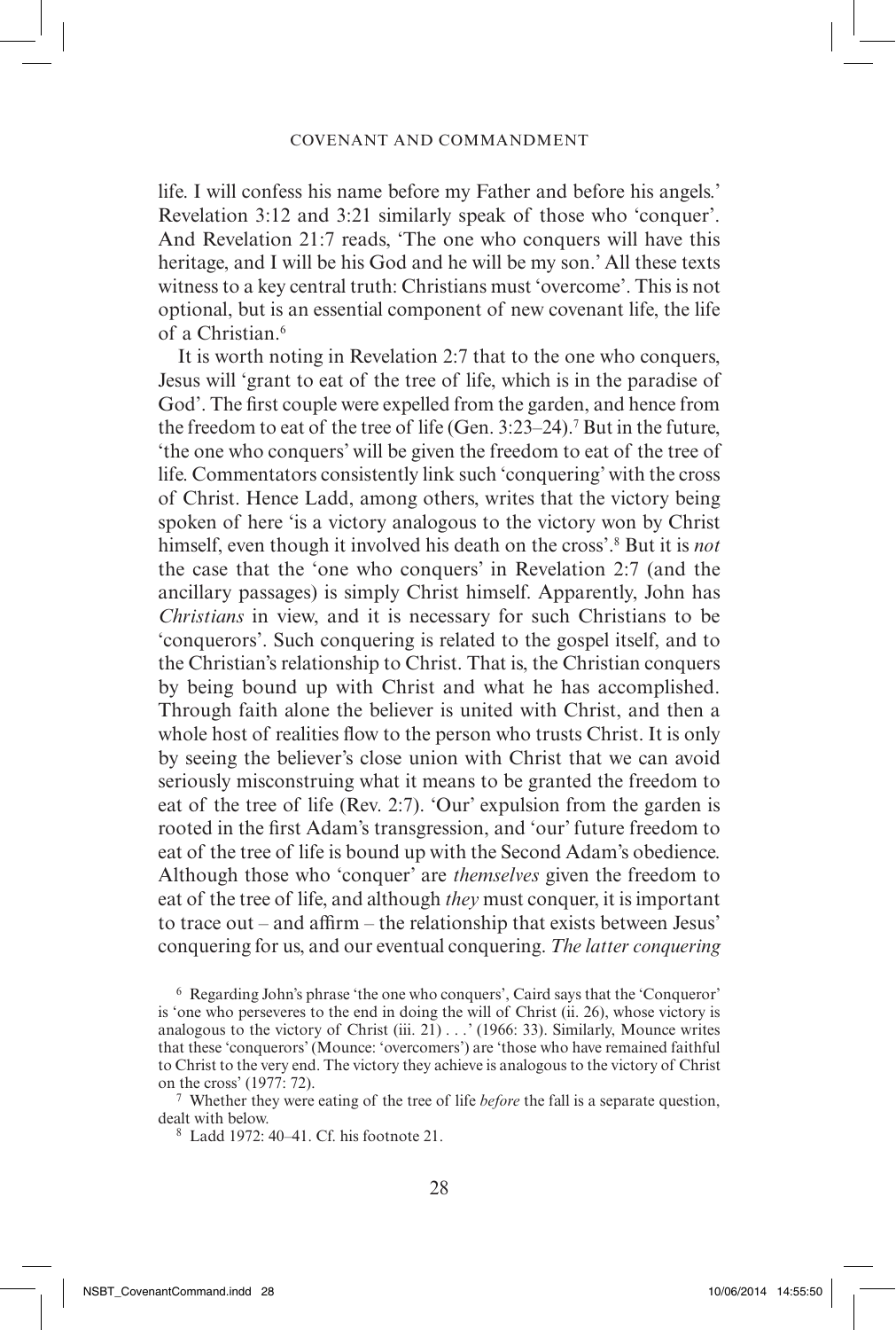#### THE NEW TESTAMENT AND THE REALITY OF WORKS

*occurs only because we are united to Christ through faith alone in an indissoluble union.*<sup>9</sup> We will return to the key issue of union with Christ (in chapter 5).

## The necessity of a great righteousness

I now briefy point to several scriptures that speak of Christians having a great righteousness, or verses that make our forgiveness of others a condition of future salvation. For example in the Sermon on the Mount, Jesus says he has not come to abolish the law but to fulfl it (Matt. 5:17). After affirming the importance of the law (however one squares this with other aspects of NT teaching), Jesus says, 'For I tell you, unless your righteousness exceeds that of the scribes and Pharisees, you will never enter the kingdom of heaven' (Matt. 5:20). It is tempting to say, 'We don't *really* have to be righteous. It is speaking of *Christ's* righteousness!' But Jesus' point may be much simpler – all those persons who claim the name of Christ must have a great righteousness. It is *not simply* Christ's righteousness on our behalf that is in view (no matter how radically important Christ's righteousness is!). At other points in this monograph it is argued that our growth in righteousness flows efficaciously from God's grace, and is tied to our union with Christ. A simple appeal to 'alien righteousness' may cause us to gloss over an important component of the New Testament – *we must be righteous.* That is, when Jesus says that our righteousness must surpass that of the scribes and Pharisees, we have to do more than simply point to the righteousness of Christ. Leon Morris is certainly right: 'those who have been touched by Jesus live on a new plane, a plane in which the keeping of God's commandments is important'.10 Donald Hagner notes that 'to belong to the kingdom means to follow Jesus' teaching'.11 This is certainly the case, and it is my burden to fesh out what this might look like. D. A. Carson contends that righteousness is indeed required, although Matthew does not attempt 'to establish

<sup>10</sup> Morris 1992: 111. While what Morris says is undoubtedly true, I wonder if he gets to the heart of the matter.

<sup>11</sup> Hagner 1993: 109.

<sup>9</sup> Bauckham 1993: 212. Although Bauckham is making a somewhat diferent point, and does not speak of union with Christ, what I am arguing is not altogether diferent from his thesis. Following M. Black, he suggests that Revelation might be considered a type of 'War Scroll' of Christianity. While Black emphasized *Christ's* role as the warrior, engaging in 'holy war' with 'the sword of his mouth', Bauckham wishes to emphasize *human participation* in this 'holy war'. I would agree that the message of the 'conquering' texts suggests that *Christians themselves* are to conquer. Everything hinges on how we link the 'conquering' of Christians to the 'conquering' of their Lord.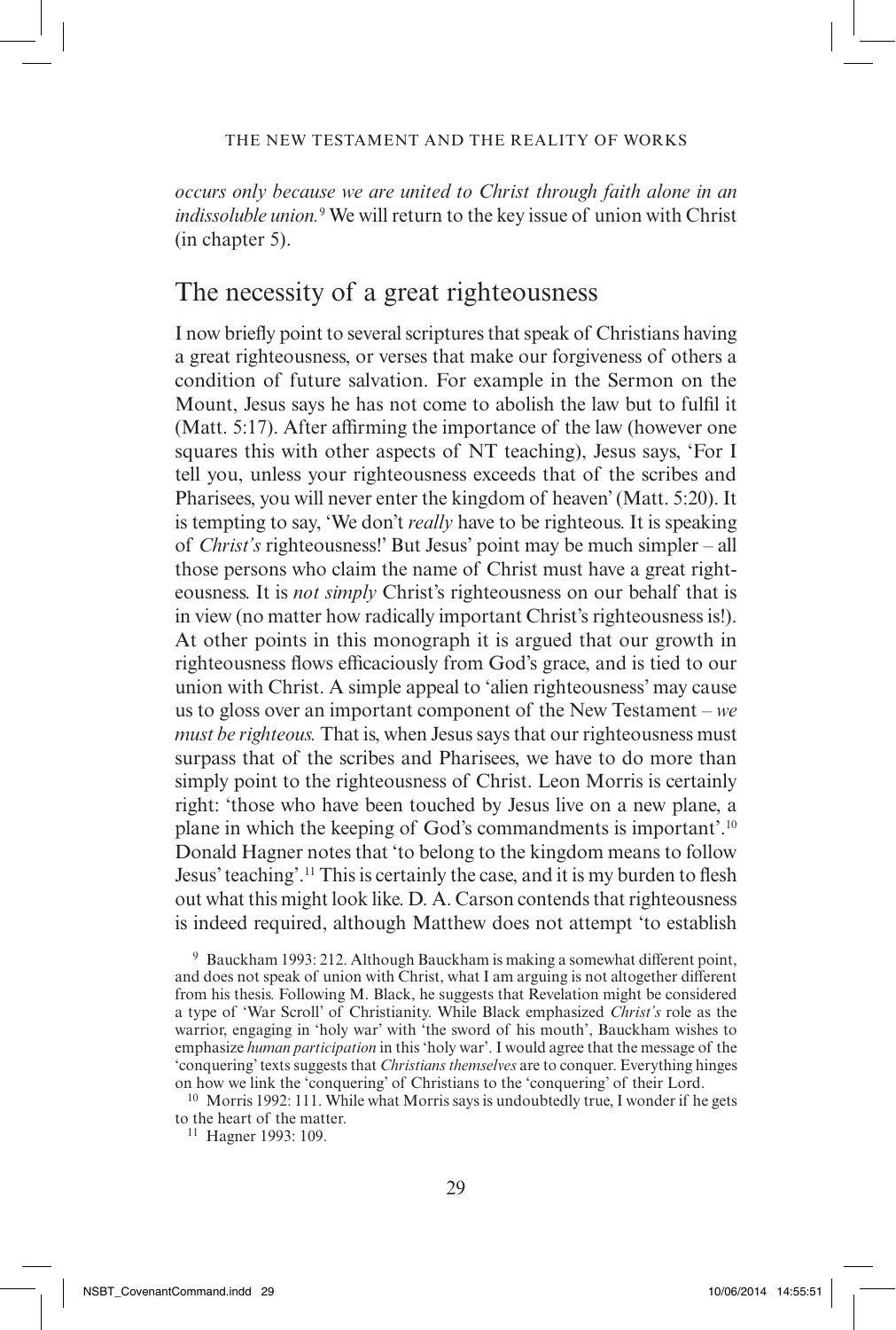how the righteousness is to be gained, developed, or empowered . . . '.<sup>12</sup> As has been argued, any righteousness that develops in the life of the Christian will always begin with the gospel – what has happened *outside*  and *for* the believer. There is more to Matthew 5:20 than alien righteousness, as important as alien righteousness ultimately is.

Similarly, in Matthew 6:14–15 Jesus warns, 'For if you forgive others their trespasses, your heavenly Father will also forgive you, but if you do not forgive others their trespasses, neither will your Father forgive your trespasses.' Our future forgiveness is linked to our forgiveness of others. One might be tempted to gloss over such texts. Perhaps Jesus is using hyperbole to make a point, or he should be interpreted in a more straightforward manner: that part and parcel of the Christian life is to forgive others as Christ has forgiven us.

In short, both of these passages in Matthew appear to teach the necessity of obedience, or of righteousness. The second passage, Matthew 6:14–15, even seems to make our forgiveness of others a *condition* of our ultimate salvation – if we want the Father to forgive us, we must forgive others.

### The requirement of the law being met 'in us'13

Romans 8:3–4 is treated in its own category due to its uniqueness. In Romans 8 Paul explains what it means to be under condemnation no longer (v. 1). In verses 3 and 4 he writes:

For God has done what the law, weakened by the fesh, could not do. By sending his own Son in the likeness of sinful fesh and for sin, he condemned sin in the fesh, in order that the righteous requirement of the law might be fulflled in us, who walk not according to the fesh but according to the Spirit.

Now, in verse 4, we might want Paul to say that the requirement of the law has been met *for* us. But he does not say this. Paul says that God sent his son to die so that the requirement of the law might be met *in* us (*en hēmin*).14 As one looks across the New Testament, Jesus

<sup>12</sup> Carson 1984: 147.

<sup>13</sup> Lloyd-Jones 1973: 303.

<sup>14</sup> J. Murray, on Rom. 8:4: 'It is by the indwelling and direction of the Holy Spirit that the ordinance of the law comes to its fulfllment in the believer, and by the operations of grace there is no antinomy between the law as demanding and the Holy Spirit as energizing – "the law is Spiritual" (7:14)' (1959: 284). Cf. Rosner 2013: 121–124.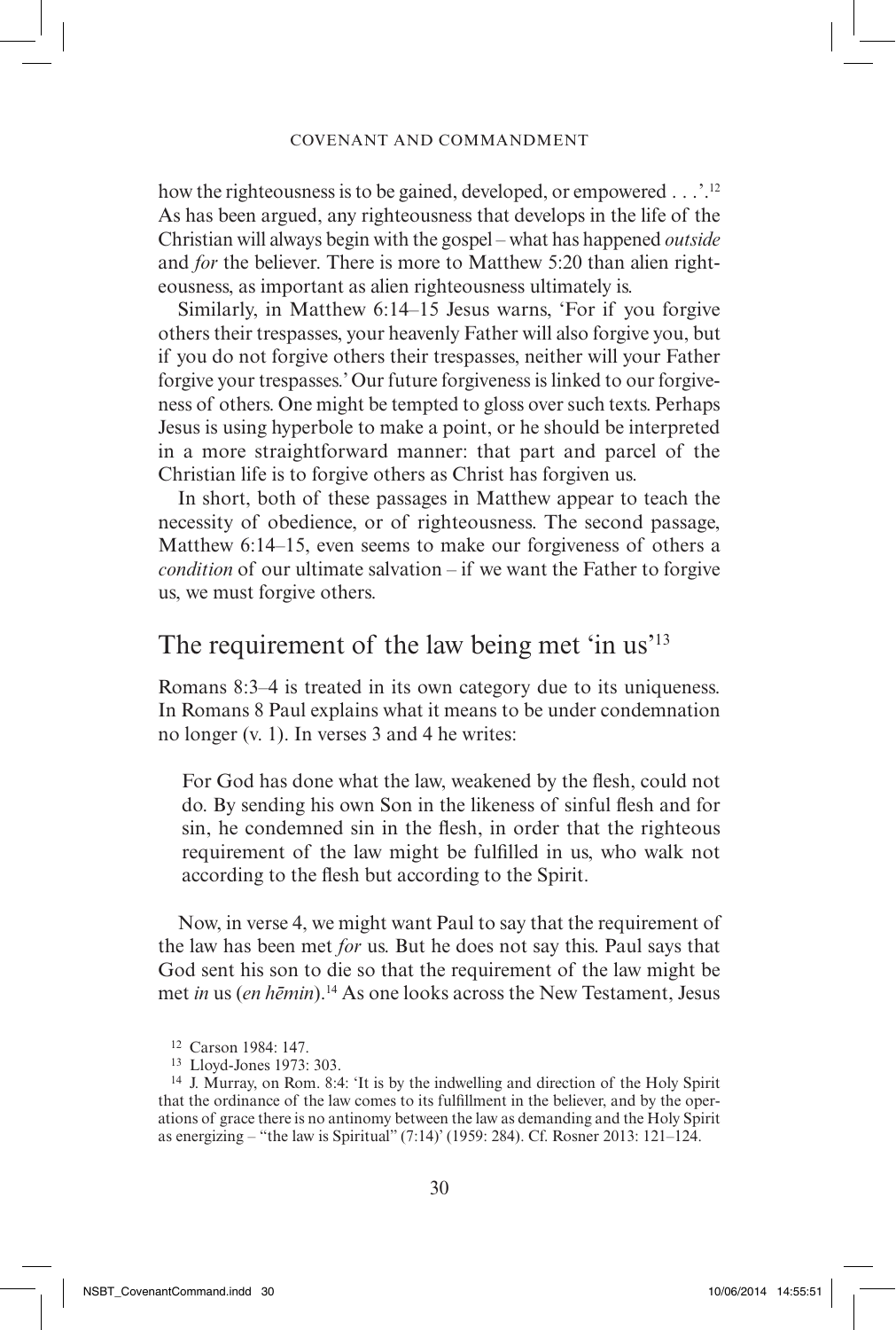#### THE NEW TESTAMENT AND THE REALITY OF WORKS

has unquestionably done something *for* us, and one of those things is that Jesus has been obedient *for us.* In the context it seems clear that our actual obedience to God, our minds being set on the things of the Spirit (v. 5), our being subject to the law of God (v. 7), and so on, all fow from what Christ has done for us. In Romans 8:4, Paul clearly says that the requirements of God's law are met in us. It would appear that there is an *internal* and *transformational* change that takes place in the Christian – a change that fows from the gospel. And the crucial point is that the cross of Christ leads to an internal change in the Christian: the requirement of the law being met 'in' us.15

## God will efficaciously work 'in' us, moving us to obey him

Philippians 2:12–13 serves as the linchpin for the argument of this book: 'Therefore, my beloved, as you have always obeyed, so now, not only as in my presence but much more in my absence, work out your own salvation with fear and trembling, for it is God who works in you, both to will and to work for his good pleasure.'

The key here is that God *commands* something. Without making the Pelagian or Erasmian error of assuming that 'ought' always implies 'can', it appears that there is no reason to assume that the imperative 'work out' is simply given in a hypothetical sense. Paul expects his listeners to 'work out' their salvation. While God expects his covenant people to 'work out' their salvation, this 'working out' is something that God 'wills and works' in us for his own good pleasure. That is, it is not that God gives a command and then sits back. Rather, he both gives the command and then efficaciously moves his new covenant people to keep the command – and this divine action in no way minimizes the importance of human action. This biblical teaching would ultimately inform Augustine's writing in *Confessions*: 'Lord, command what you will and grant what you command.'16 John Barclay is undoubtedly correct: 'Strikingly the divine work afects both the will and the action of believers: if even the will to act is attributed to God (whether as sole or as collaborative agent), the believers' agency is entangled with divine agency from the roots up.'17

A similar teaching is found in 1 Peter 1:5, which speaks of Christians 'who by God's power are being guarded through faith for

<sup>&</sup>lt;sup>15</sup> Cf. Schreiner 1998: Stuhlmacher 1994.

<sup>16</sup> Augustine 1991: 202.

<sup>17</sup> Barclay 2006: 140–157.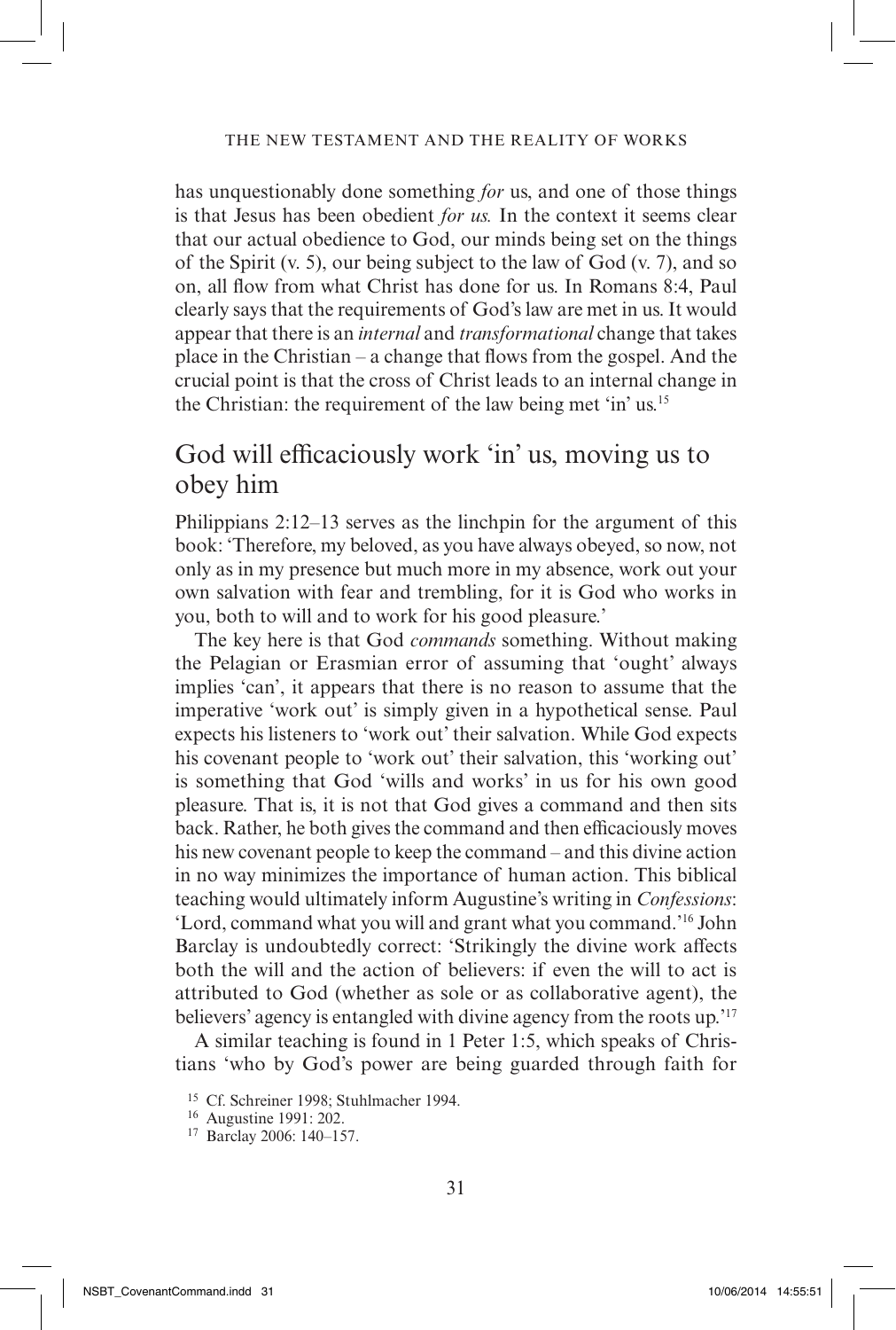a salvation ready to be revealed in the last time', which leads to the 'salvation of your souls' (1 Peter 1:9).

## The necessity of putting to death the old man, by the power of the Spirit

Romans 8:13–14, a particularly interesting passage, reads, 'For if you live according to the fesh you will die, but if by the Spirit you put to death the deeds of the body, you will live. For all who are led by the Spirit of God are sons of God.'

Notice the apparent *condition* of future salvation: if one is living according to the fesh, one will die (v. 13). However, if by the Spirit 'you put to death the deeds of the body, you will live'. This passage is central to John Owen's classic work *Mortifcation.* In the second half of verse 13 Paul's argument appears to be something like this:

- 1. Christians must put to death the deeds of the body.
- 2. This putting to death (which is a human action) is done *by* the Spirit.
- 3. If one *does* put to death the deeds of the body, one will live.

As J. I. Packer has argued, contra a 'let go and let God' attitude, Paul's position is that one must engage in 'putting to death' the deeds of the body.18 And whether we live or die appears predicated on whether or not we truly *do* put to death the deeds of the body. Now, we can either gloss over the imperative and conditional nature of this passage, if we are not sure how to square it with a theology of being saved by grace, or we might – as Owen does – argue that those in the new covenant truly *do* possess the Spirit, and hence *will* put to death the deeds of the body. Thus, if we are thinking canonically about the new covenant promises of Jeremiah and Ezekiel being inaugurated in the ministry of Jesus, then we should *expect* the Spirit-elicited and God-caused obedience, pictured in Romans 8:13 as 'putting to death the deeds of the body'.

## 'Faith' and 'obedience/works' used as virtual synonyms

Another set of passages are fascinating in that they seem to treat 'faith/belief' and 'obedience/works' as virtual synonyms. For example,

<sup>18</sup> E.g. Packer 2003.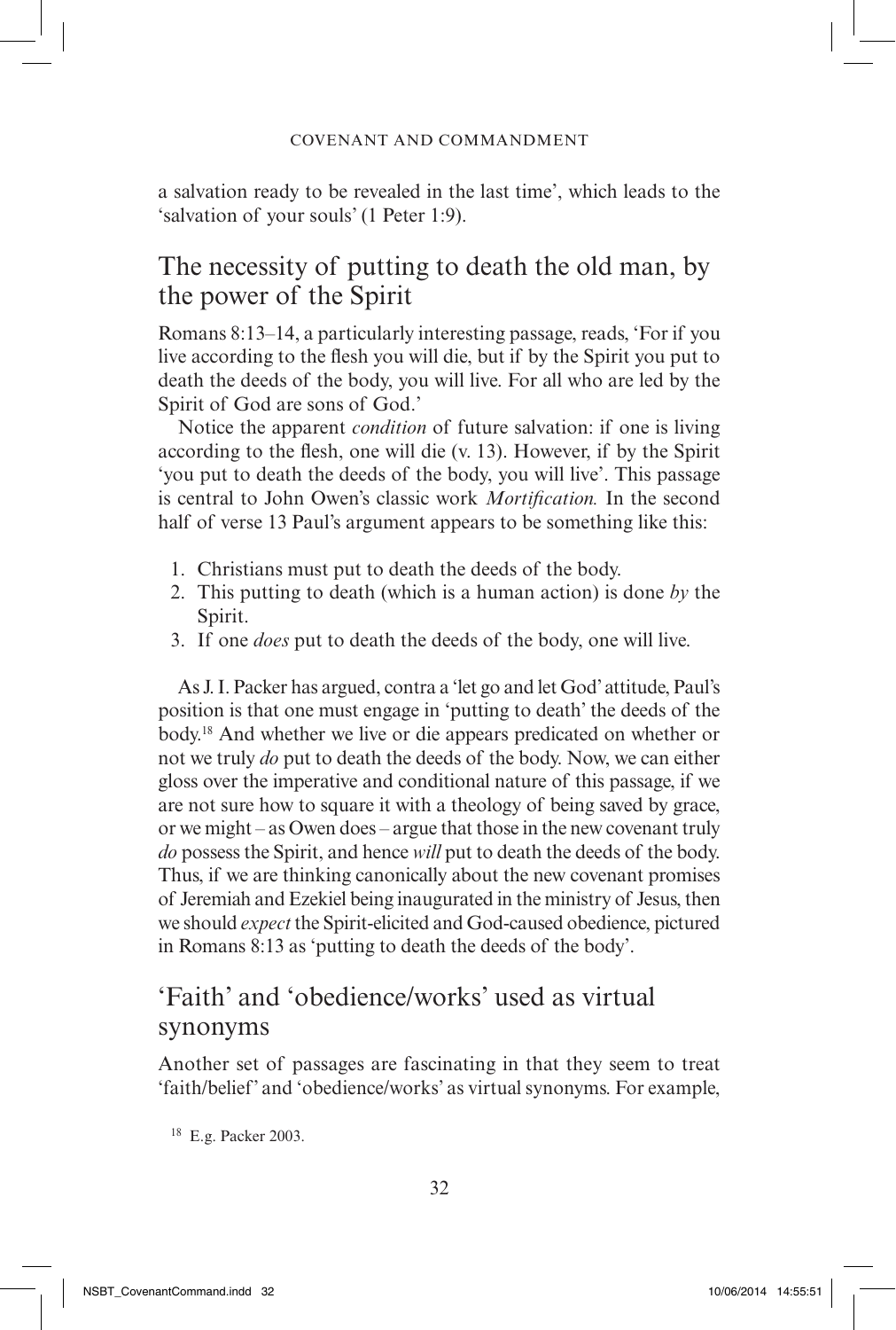in Revelation 12:17: 'Then the dragon became furious with the woman and went off to make war on the rest of her offspring, on those who keep the commandments of God and hold to the testimony of Jesus.'

Note that to 'keep the commandments of God' and to 'hold to the testimony of Jesus' are treated as corollaries, if not outright equivalents. Similarly, in Revelation 14:12: 'Here is a call for the endurance of the saints, those who keep the commandments of God and their faith in Jesus.'

Again, note how John, speaking of 'the perseverance of the saints', correlates those 'who keep the commandments of God' with those who keep 'their faith in Jesus'. Again, keeping the commandments of God and keeping faith in Jesus are treated as corollaries, if not equivalents.

Similarly, in Revelation 6:9 John opens the ffth seal, and sees the souls of those who had been slain because of God's word, 'and for the witness [testimony] they had borne'. The witness/testimony is something *maintained* or *borne*.

In 2 Thesssalonians 1:8 Paul speaks of God 'inficting vengeance on those who do not know God and on those who do not obey the gospel of our Lord Jesus'. Again, to 'know God' and to 'obey the gospel' appear to be tight corollaries, if not equivalents.

Finally, it is worth noting that 1 Peter 4:17 does not simply speak of 'believing' the gospel – it is also something we must 'obey'.

## We are truly judged, or justified, by our works $19$

It seems clear that at least in *some* sense our destiny is linked to what we do in this life. While the devil may be in the details, I am unable to see how we can avoid such a simple thesis. It is clearly taught in the New Testament and cannot be glossed over. Paul teaches in Romans 2:13, 'For it is not the hearers of the law who are righteous before God, but the doers of the law who will be justifed [*dikaiōthēsontai*].' Rather than a brief digression by Paul, or a picture of a hypothetical opponent, Paul is teaching that there will be a judgment, or a future aspect of justifcation, in which works play some part. As Tom Schreiner has written, 'The need for good works to avert judgment is an integral part of Paul's gospel.'20

<sup>19</sup> See Schreiner 1993a.

<sup>20</sup> Schreiner 2001: 470.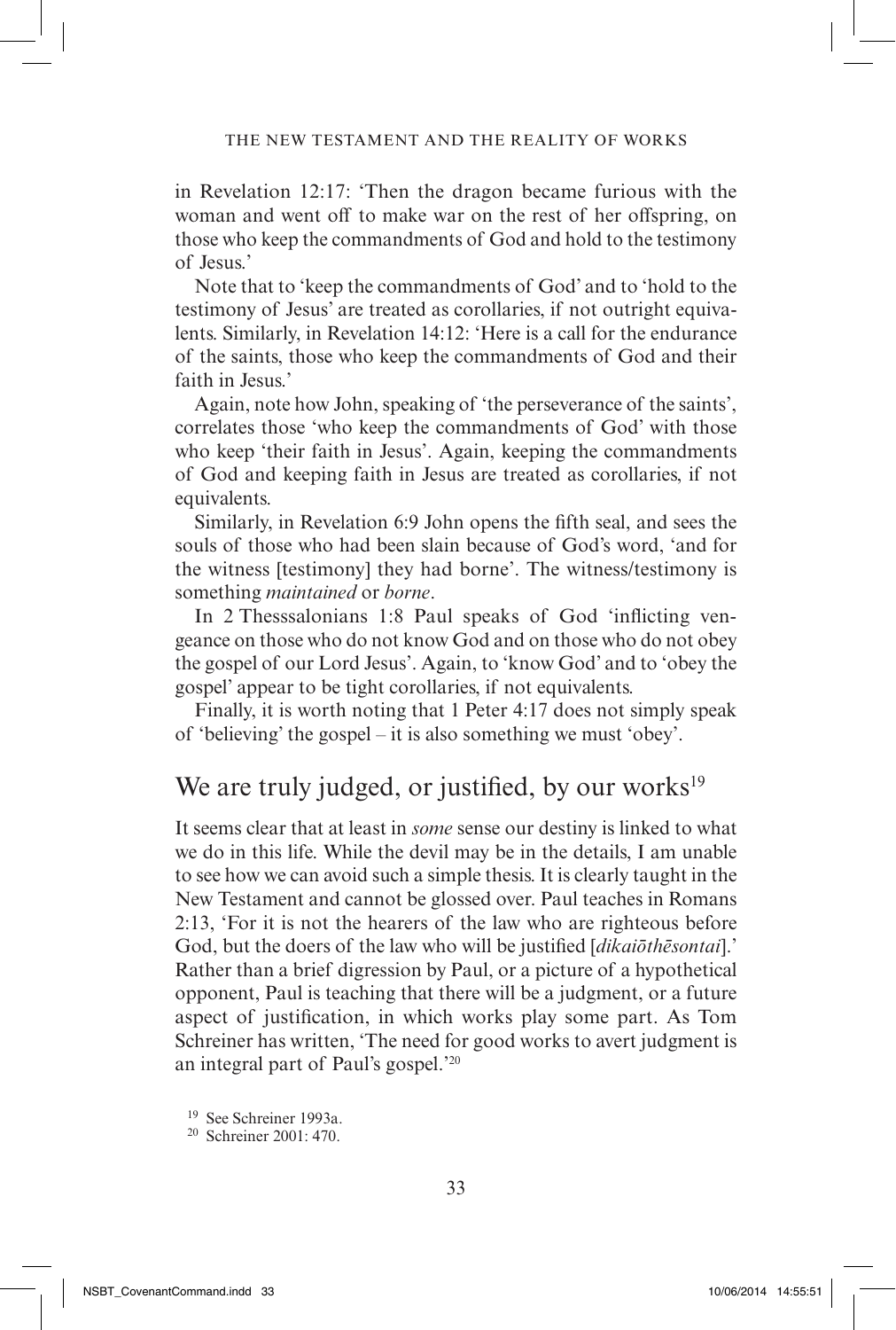The questions of future judgment according to works and whether/ how works relate to justifcation in some way are examined in chapter 6.

## The 'obedience of faith'

Another group of texts speak of the 'obedience of faith'. The key passages are Romans 1:5 and 16:26. Romans 1:5 reads, 'through whom we have received grace and apostleship to bring about the obedience of faith for the sake of his name among all the nations'. Romans 16:26 reads, 'but has now been disclosed and through the prophetic writings has been made known to all nations, according to the command of the eternal God, to bring about the obedience of faith  $\dots$ . The key exegetical issue is whether 'obedience of faith' (*hypakoēn pisteōs*) refers to an obedience that has its *source* in faith, or *is* faith. A similar wording is found in Acts 6:7, where Luke speaks of the spread of the gospel, and how many priests were becoming 'obedient to the faith' (*hypēkouon tē pistei*).

Douglas Moo has recently argued that the 'obedience of faith' should ultimately be seen in a twofold non-reductionist manner. The 'obedience of faith' is both the obedience that is faith, and the obedience that fows from faith.21 The meaning of 'obedience of faith' in Romans, then, may well provide a basis for seeing obedience in the new covenant as 'obedience that fows from faith'.

## We were created and redeemed for good works

A number of texts teach that God's purpose in creating and/or redeeming us was that we might do good works. Thus Ephesians 2:10 says, 'For we are his workmanship, created in Christ Jesus for good works [*ergois agathois*], which God prepared beforehand, that we should walk in them.'

Similarly, Titus 2:14 speaks of Jesus, 'who gave himself for us to redeem us from all lawlessness and to purify for himself a people for his own possession who are zealous for good works [*kalōn ergōn*]'.

In both of these passages good works/deeds are a part of God's plan or purposes – we are created for good works in Ephesians 2:10, and are redeemed that we might be zealous for good works/deeds in Titus 2:14. Titus 2:11 is especially interesting because of the explicit

<sup>21</sup> Moo 2007.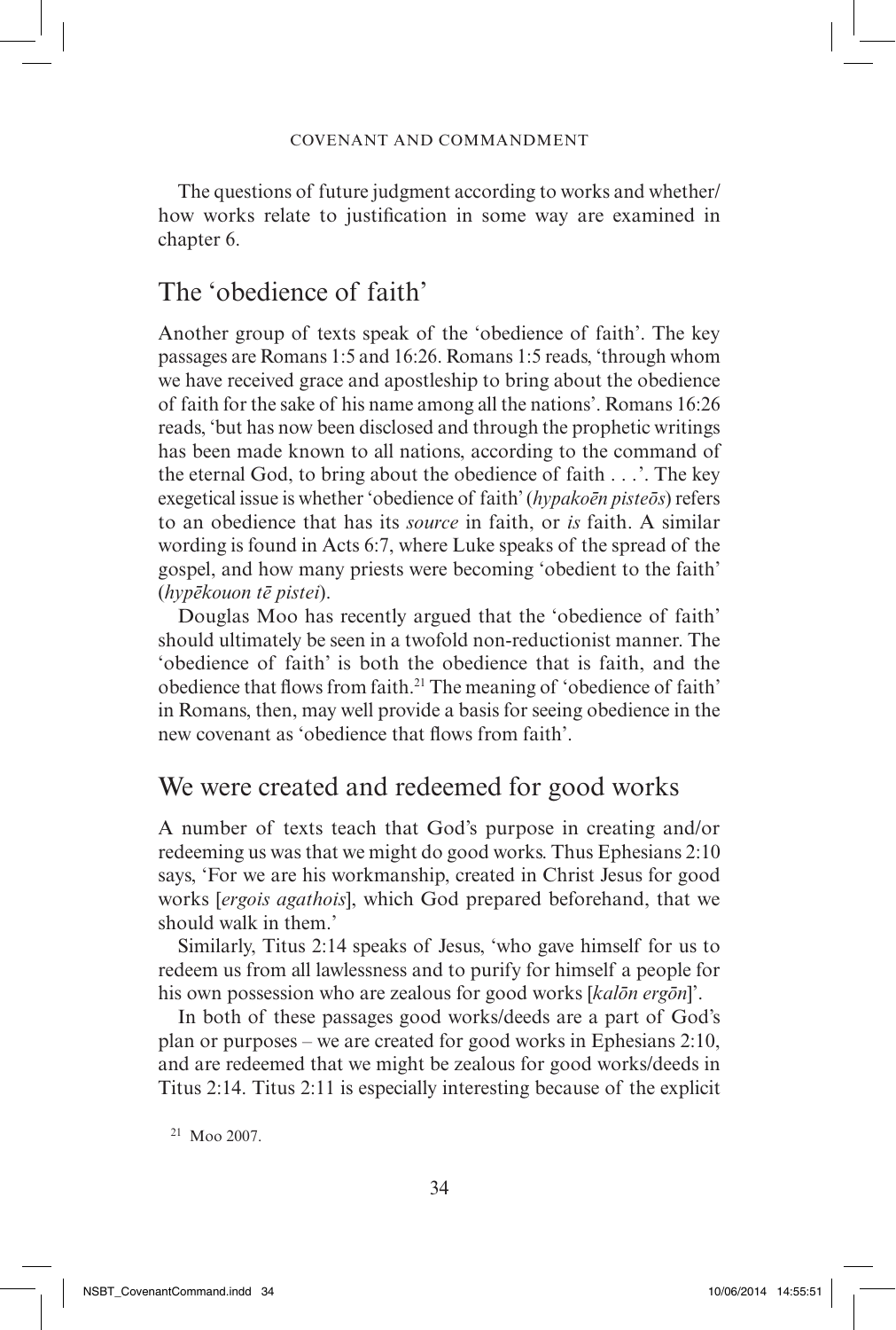#### THE NEW TESTAMENT AND THE REALITY OF WORKS

linking of the 'grace of God' to a changed life. Hence Paul writes that 'the grace of God has appeared, bringing salvation for all people'; assuredly, this includes the atoning work of Christ, particularly given the mention of this in 2:13–14 ('Jesus Christ, who gave himself for us'). And this grace has appeared, 'bringing salvation for all people, training us to renounce ungodliness and worldly passions, and to live self-controlled, upright, and godly lives in the present age' (v. 12). In short, as Paul sees it, 'the grace of God' (manifested in the atoning work of Christ – 2:14) trains us to live diferent lives than we lived before we were the benefciaries of Christ's atoning work.

## Faith working through love

Galatians 5:6 is a key text that has resurfaced often in Protestant– Catholic polemics. Paul writes, 'For in Christ Jesus neither circumcision nor uncircumcision counts for anything, but only faith working through love.' This text is a staple of Roman Catholic polemics that articulate an understanding of 'working faith', often portrayed in contradistinction to Protestant understandings of the nature of faith. But evangelicals have no reason to be squeamish about Galatians 5:6. Throughout his writings Paul makes the point that in the new covenant what matters is having a circumcised heart, and that heart-obedience flows from a circumcised heart. In Romans 2:25–29, Paul can be understood to say that it is the true Jew (not quite, but almost Paul's phraseology!) who obeys God's commands, for the true Jew has a circumcised heart. When Paul in Galatians 5:6 speaks of faith working through love, he is simply stating what is common across the entire canon: biblical faith is a working faith.

## The law affirmed; the law of Christ

Another general type of text in the New Testament affirms the law (even if transposed into a NT key). For example, Paul in Romans 13 makes recourse to the Ten Commandments in explicating the nature of Christian love. He refers to four of the Commandments *explicitly*  ('You shall not commit adultery, You shall not murder, You shall not steal, You shall not covet', v. 9), but then refers to 'any other commandment' and surmises that all such commandments are 'summed up in this word: "You shall love your neighbour as yourself" (v. 9).

In writing to the troubled church at Corinth, Paul makes a rather stunning statement. He is encouraging the recipients to 'lead the life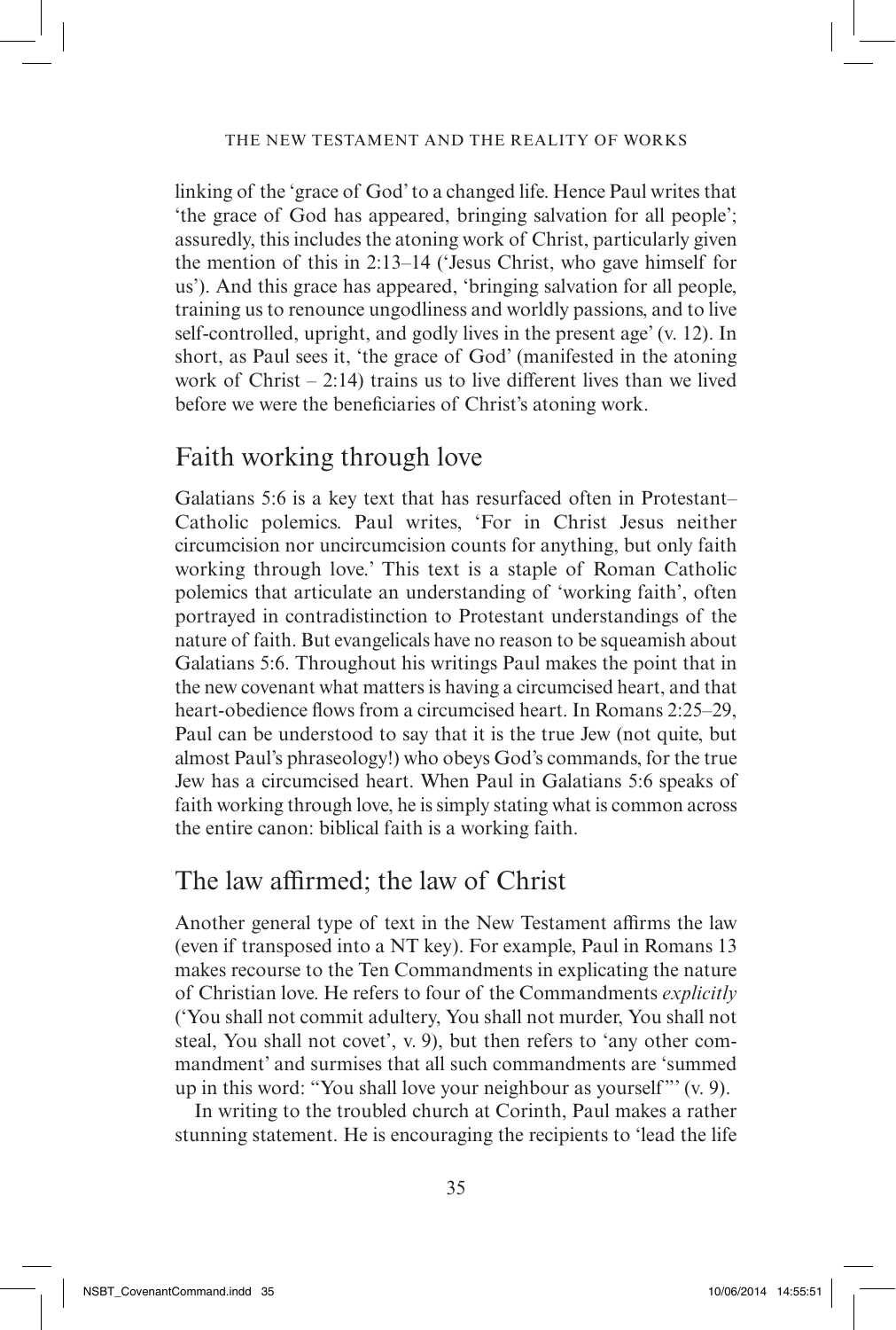that the Lord has assigned' to them (1 Cor. 7:17). That is the key issue, for circumcision is simply not important in the new covenant era. Paul writes, 'For neither circumcision counts for anything nor uncircumcision, but keeping the commands of God'  $(1 \text{ Cor. } 7:19)$ .<sup>22</sup> If we practice a certain kind of Protestant polemic, we may fnd it striking that Paul does not contrast physical circumcision and spiritual circumcision (which of course he does elsewhere), or contrast something *simply* found in the Old Testament and *particularly* found in the New Testament. But he does not do that. Rather, he here makes the point that what is *truly* important is keeping the commandments of God. So, however one construes the newness of the new covenant, and however one ultimately makes sense of the advance in the history of redemption in moving from old covenant to new covenant, it is clearly the case that keeping the commands of God is central across the entire canon.

Finally, among a number of similar passages, attention should be drawn to a couple of passages in Galatians and a related passage in Matthew. Paul, in speaking of true Christian freedom, tells the Galatians that freedom must be used in accord with Christian love. So, he writes, 'through love serve one another' (Gal. 5:13). He continues, 'For the whole law is fulflled in one word: "You shall love your neighbour as yourself" (Gal. 5:14). Paul of course is saying something remarkably similar to Jesus' teaching in Matthew 22. When Jesus is asked about the greatest command in the law, he answers that one must love God and neighbour (Matt. 22:36–39). Indeed, 'On these two commandments depend all the Law and the Prophets' (Matt. 22:40).

In Galatians 6:2 Paul speaks of the 'law of Christ' (*ton nomon tou Christou*). This teaching is most assuredly along the lines of the passages in Galatians 5 and Matthew 22 just discussed. Paul commands the Galatians to 'bear one another's burdens, and so fulfl the law of Christ' (Gal. 6:2). Surely, such bearing of burdens is simply one way of loving one's neighbour? And it is in bearing another person's burdens that one is fulflling the law of Christ. We fnd similar echoes in John 13:34, where Jesus gives a 'new commandment', which is 'that you love another'. Likewise, we read in 1 John 4:21, 'And this commandment we have from him: whoever loves God must also love his brother.

<sup>22</sup> Rosner 2013 (his book takes this verse as its subtitle).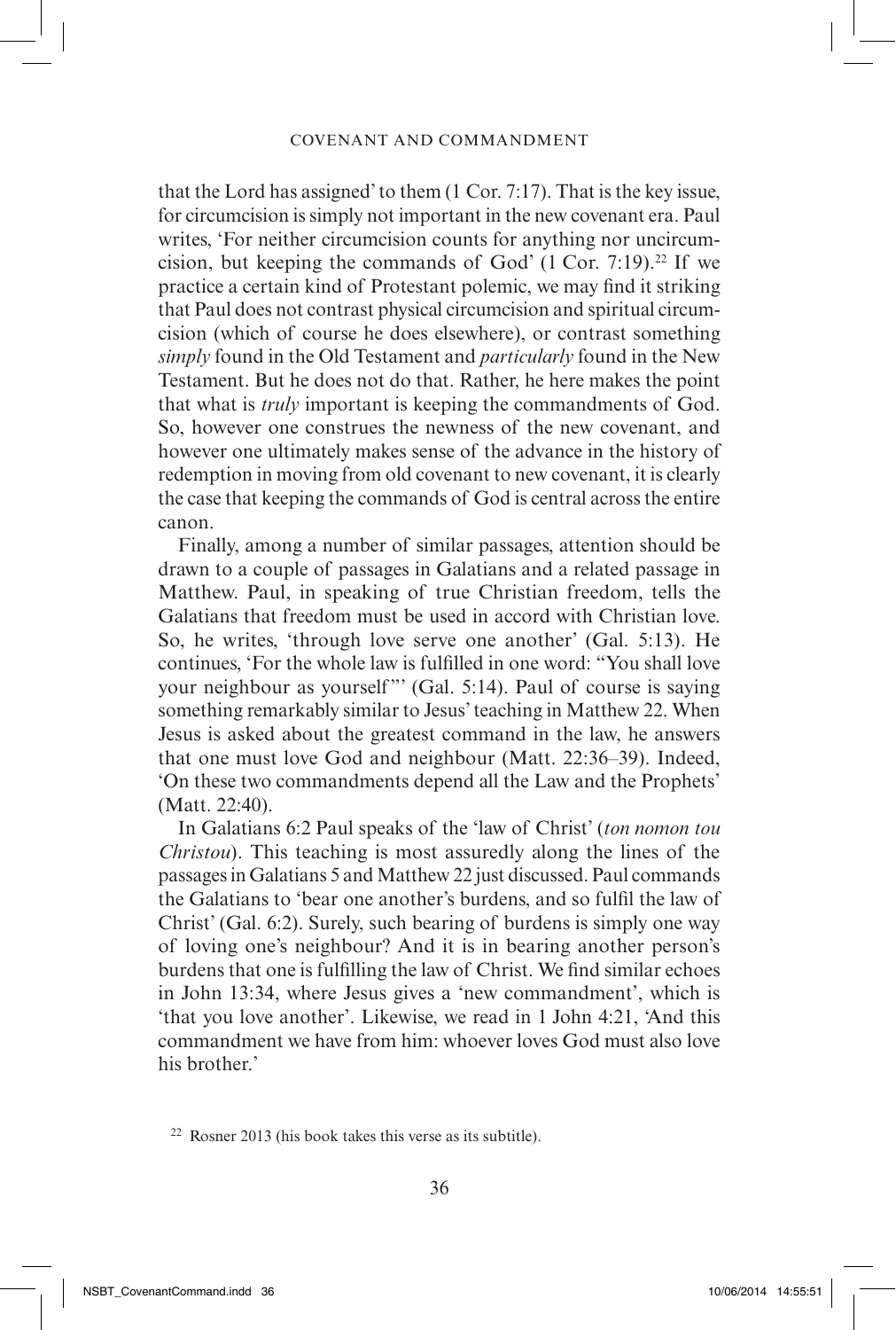## Persons do the works of their Father

This passage could arguably be in one of the other categories, but it is so striking that it deserves separate mention here. I draw attention to a pattern seen in John 8. In a lengthy exchange with certain Jews, Jesus makes claims about the nature of works (sometimes directly, and sometimes indirectly). In John 8:31–32 Jesus teaches, 'If you abide in my word, you are truly my disciples, and you will know the truth, and the truth will set you free.' In the light of other passages in John (14:15–24 and 15:1–17, where abiding in Jesus, bearing fruit and keeping Jesus' commandments are closely linked), abiding in Jesus' words implies the necessity of works, obedience and faithfulness.

But things get particularly interesting in John 8:39–44. Jesus has just claimed that these Jews *do* what they have heard from their father (John 8:38). These Jews answer that *Abraham* is their father (John 8:39). Jesus responds, and this is the key, 'If you were Abraham's children, you would be doing the works Abraham did' (John 8:39). Jesus' continued indictment in John 8:41 is that these Jews 'are doing the works your father did'. And then Jesus continues in John 8:42, 'If God were your Father, you would love me.' And then in John 8:44, 'your will is to do your father's desires'.

From Jesus' cutting criticism of these Jews, at least two clear truths emerge. First, it appears that, as Jesus sees it, *persons do the works of their Father*, whoever that Father is. These Jews do the work of *their* father, whom Jesus claims is the Devil (John 8:44). According to Jesus, works are simply part and parcel of life. People will *always* do the works of their father. The *key* question is, who is our father? Secondly, we fnd here an allusion (at least) to a truth very clearly taught elsewhere in John. In John 8:42 Jesus teaches, 'If God were your Father, you would love me.' So, if (1) to have God as Father means one will do the works of God, and if (2) to have God as Father means one will love Jesus (taught in John 8:44), then it follows that to love Jesus is to do the works of the Father.

## Excursus: works of the law

For some time, one of the most contested issues in Pauline studies has been how to understand the phrase 'works of the law' (*ergōn nomou*). This phrase occurs eight times in the New Testament: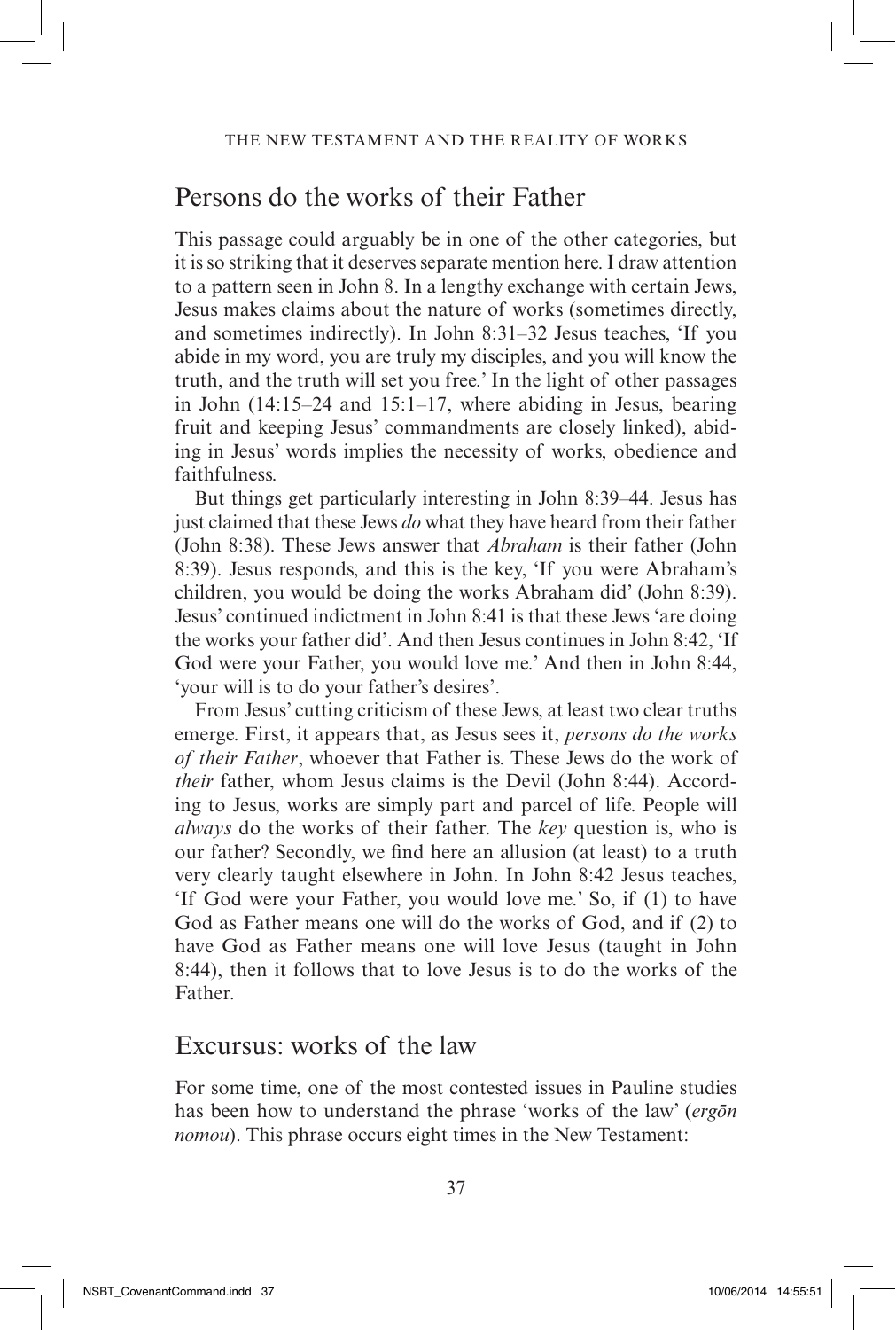Rom. 3:20: 'For by *works of the law* no human being will be justifed in his sight, since through the law comes knowledge of sin.'

Rom. 3:28: 'For we hold that one is justifed by faith apart from *works of the law*.'

Gal. 2:15–16: 'We ourselves are Jews by birth and not Gentile sinners; yet we know that a person is not justifed by *works of the law* but through faith in Jesus Christ, so we also have believed in Christ Jesus, in order to be justifed by faith in Christ and not by *works of the law*, because by *works of the law* no one will be justified.'

Gal. 3:2: 'Let me ask you only this: Did you receive the Spirit by *works of the law* or by hearing with faith?'

Gal. 3:5: 'Does he who supplies the Spirit to you and works miracles among you do so by *works of the law*, or by hearing with faith?'

Gal. 3:10: 'For all who rely on *works of the law* are under a curse; for it is written, "Cursed be everyone who does not abide by all things written in the Book of the Law, and do them." '

Tom Schreiner has outlined fve ways scholars have interpreted this phrase.23

<sup>23</sup> These fve general positions as Schreiner (1993b: 975–976) lists them:

(1) *Nomistic Service*: identifed with scholars such as E. Lohmeyer, where the emphasis is on 'the religious context in which the Law is kept'. J. B. Tyson emphasizes 'the condition of life under Torah, particularly the demand to observe food laws and to be circumcised'. Here, the reason the 'works of the law' are criticized is not because such works are too difficult, but because with the coming of Christ in the new covenant, we live in a diferent era in which such Jew–Gentile distinctions are no longer valid.

(2) *Jewish Nationalism*: J. D. G. Dunn sees the 'works of the law' as 'identity markers', such as circumcision, food laws, and Sabbath-keeping – for these separated Jews and Gentiles. The 'problem was with Jewish *nationalism* and *particularism*, not with *legalism* or *activism*' (emphases original).

(3) *Legalism*: D. Fuller contends that Paul does not argue that no one can obey the law, for the law is a 'law of faith'. Paul's polemic is against a distortion of the law, not against the law itself.

(4) *Subjective Genitive*: L. Gaston suggests that 'works of the law' is a subjective genitive, and hence denotes 'works which the law does'. What the law does – ultimately – is to produce sin and unrighteousness, which cannot justify someone.

(5) *Human Inability*: S. Westerholm says that legalism per se is not the issue, but rather human inability to obey the law.